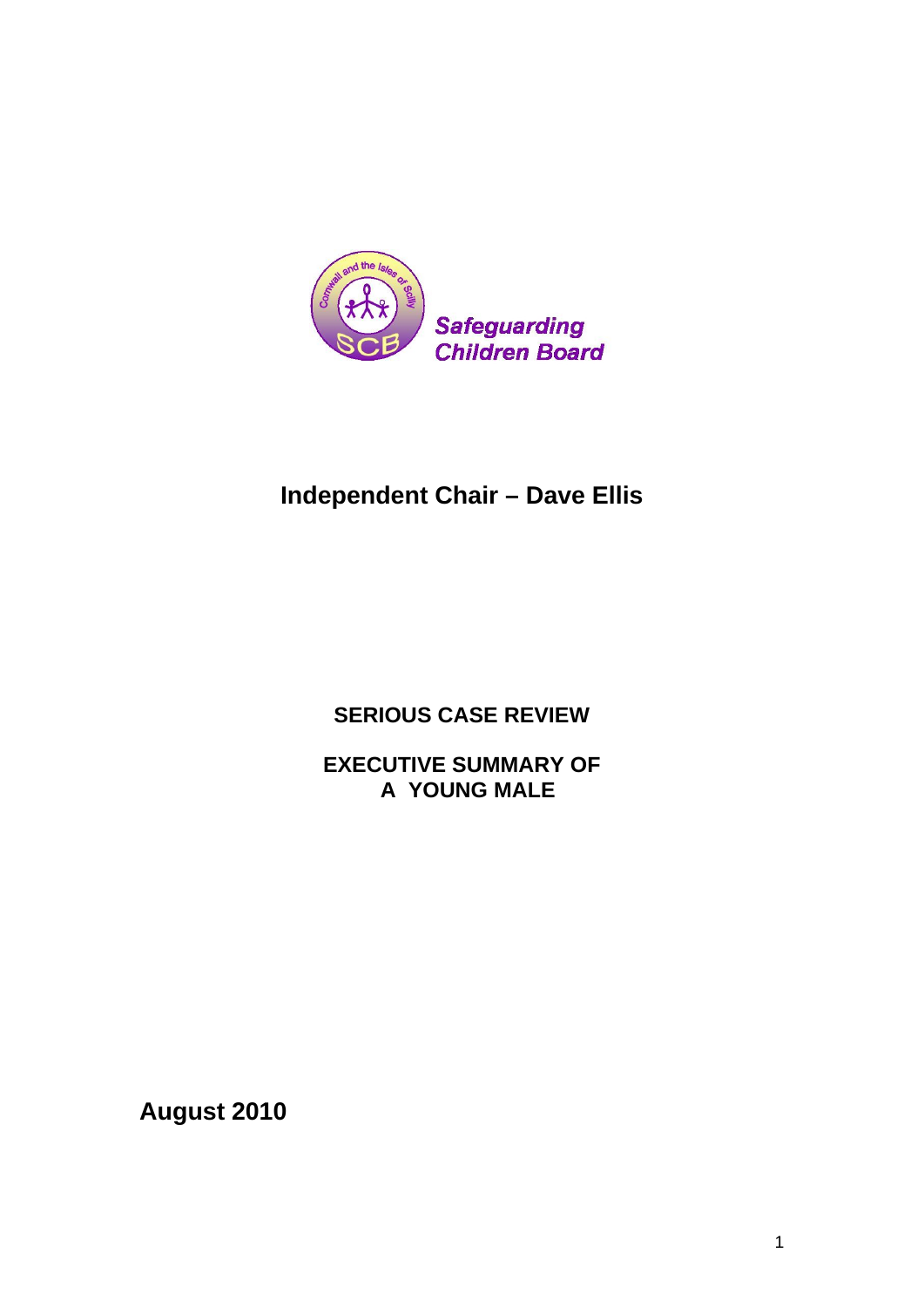### **1. INTRODUCTION**

- 1.1 This serious case review (SCR) relates to the life and death of a male child, who will be referred to as "the subject", who lived in Cornwall. The subject was 10½ years old when he died.
- 1.2 The subject died in January 2010 as a result of a deliberate blow to his head and the effects of smoke inhalation due to a fire started with an accelerant at his home. His mother died at the scene of the fire from her fire related injuries, the fire having been started in her bedroom. His father died, 8 days later, at a tertiary hospital out of the county, as a result of his injuries from the fire. The Police investigation suggests that the father was responsible for the subject's head injuries and the fire at his home.
- 1.3 No agency reported any child protection concerns regarding the subject and there were no registered concerns for his safety at the time of his death. Throughout his short life the subject was reported to have been appropriately cared for and he enjoyed good relationships with his parents and members of the extended family. For two years prior to his death, his father had experienced mental health problems and his cooperation with treatments to manage his delusional, paranoid and obsessional symptoms was neither consistent nor sustained. The subject's mother was described as a strong and protective parent but at times the father's behaviour did place considerable strain upon her.
- 1.4 Education was the only agency with contact with the subject throughout the review period. Children's Social Care were involved for just under two months, at the end of 2008, to complete an Initial Assessment. There had been three Domestic Violence incidents reported to Children's Social Care by the Police and in line with local protocols the third reported incident led to an initial assessment of the subject's needs. This identified the subject as having some additional needs but not that he was at any significant risk of harm. Health and the Police had involvement with the parents, concerning the father's mental health issues but no significant contact with the subject. The father had sent two housing applications to the County's Housing department but these were not seen until after the father's death so they had no involvement with the subject or his parents, relevant to this review.

## **2. HOW THE REPORT WAS PRODUCED**

2.1 The way in which SCRs are carried out has been defined by HM Government (2009) in guidance called '*Working Together to Safeguard Children: A guide to inter-agency working to safeguard and promote the welfare of children – Chapter 8: Serious Case Reviews*'. Each agency that had contact with the family identified a senior manager, who was not involved with the family, to write a report of their agency's involvement, called an individual management review (IMR). These reports detail the contact that agency's staff had with the subject and his family. The authors of these reports considered whether their agency involvement was appropriate and whether staff did what they should have done. Reports also identified lessons to be learnt for their own agency or to improve multi-agency collaboration. The full overview report summarised the IMRs and the deliberations of the SCR Panel. It also considered the views of maternal and paternal family members, identified as significant, and who wanted to contribute.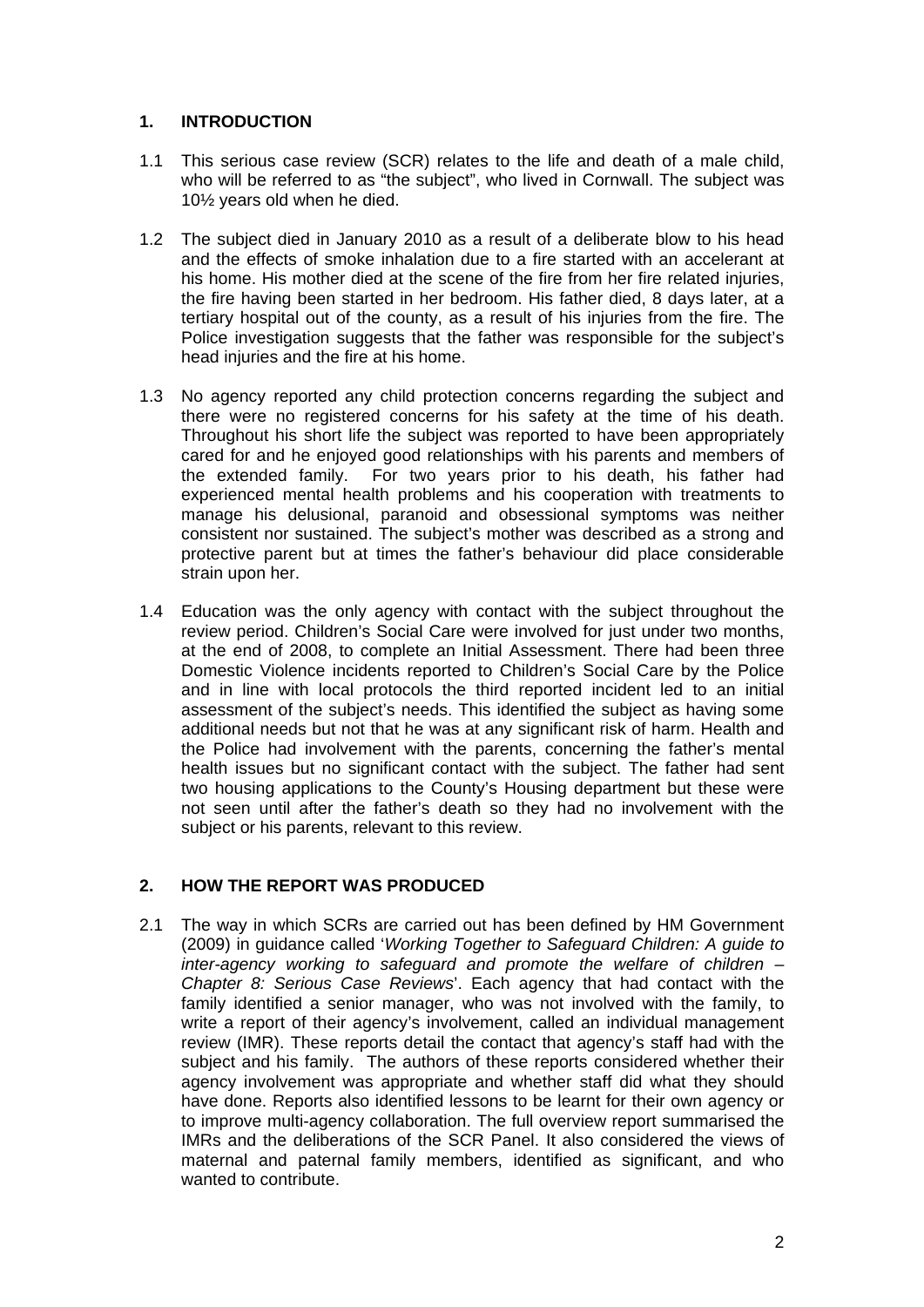- 2.2 The SCR Panel Chair was Janet Bardsley, Independent Consultant. The SCR Panel commissioned Sue James of Inter-Care, an Independent Consultant, to write the Overview Report.
- 2.3 Agencies represented at the SCR Panel were:

Cornwall and the Isle of Scilly's Local Safeguarding Children Board - Manager; Cornwall Council Social Care - Principal Legal Adviser;

Cornwall Children's Social Care: Complex and Acute Services - Senior Manager;

Connexions - Team Leader;

Devon and Cornwall Constabulary - Detective Chief Inspector;

Devon and Cornwall Probation Trust - Senior Manager;

Cornwall Partnership Trust - Medical Director;

Royal Cornwall Health Trust (Health) - Designated Nurse for Child Protection;

Cornwall and Isle of Scilly Youth Offending Services - Deputy Manager;

Cornwall's Children, School and Family, Education Department - Deputy Safeguarding Children Manager;

Cornwall Council's Housing Department - Area Housing Manager; and Barnardo's (representing the Voluntary and Community Sector) – Assistant Director, was invited the third and fourth Panel meetings, having been newly appointed to Serious Case Review Group.

The SCR Panel met on:

22 March, 24 May, 6 July and 26 July 2010.

IMR authors were invited to attend the first, third and fourth of these meetings, to assist in improving the quality and accuracy of agency reports and the overview report. The overview report author, who was not a member of the Panel, was invited to attend at least part of all Panel meetings but was unable to attend the  $2<sup>nd</sup>$  due to illness.

2.4 As a public document this Executive Summary does not give details that may identify the subject or his family. It concentrates upon what actions the agencies did and did not take and lists all the recommendations made to help agencies improve outcomes for children and young people in Cornwall.

#### **3. THE SUBJECT'S STORY**

- 3.1 The information that follows comes from IMRs, discussions at Panel meetings and conversations with family members.
- 3.2 The subject was the only child born to his parents, the family coming to live in Cornwall when he was very young. For most of the subject's life only universal services had contact with him and his family. The family situation began to change when the subject was about 8 years old due to his father developing mental health problems. His father moved out of the family home as his mental illness progressed but he stayed in close contact with the subject and his mother, staying with them for weekends and sometimes longer. Agency records indicate that the father had returned, temporarily to the family home, early in December 2009, probably almost continuously until the fire tragedy. Sometimes the father did not cooperate with his mental health treatment in the community and during such periods his well-being suffered. This concerned the mother, as she remained committed to supporting him. The mother's concerns led her to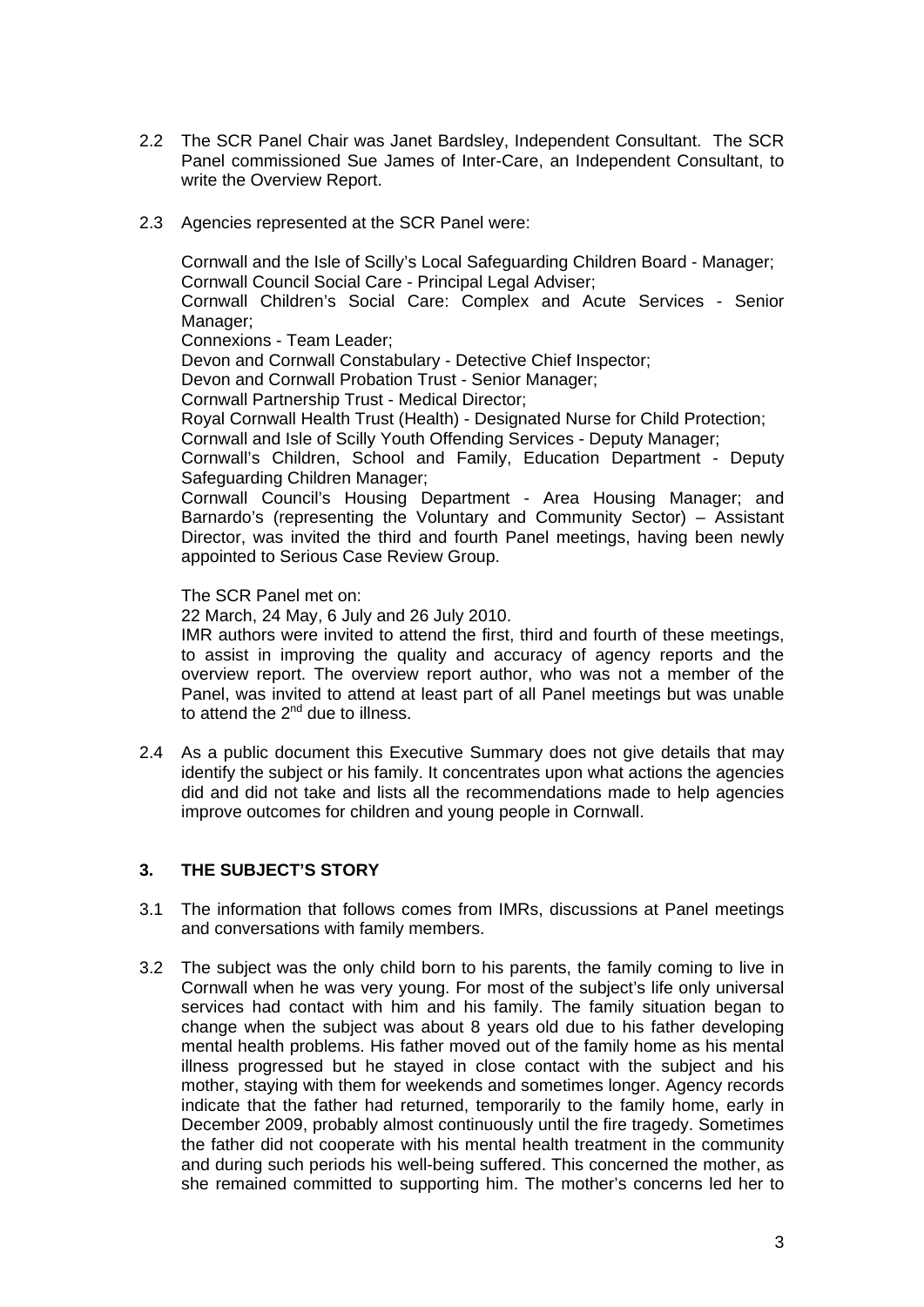sometimes contact the Police and at other times Mental Health workers or sometimes both. The mother's contact with agencies was driven by her overwhelming desire to get help for the father. She felt able to support and protect the subject herself.

- 3.3 The only agency with significant contact with the subject was Education, through his attendance at primary school. Staffs at the school were unaware of the father's mental illness or that the subject's parents had separated. Their observations indicate that there were no changes in the subject's attitude or behaviour in school to provide any clues to the events that the Police and Mental Health staff were involved in with the parents. The subject has been described as a bright, engaging child who applied himself well at school and had sporting talent, indicated by his being a member of his town's football team. The Education IMR also states that he had friends to visit and stay regularly, in the family home. None of these reported anything of concern from their visits to school staff.
- 3.4 Mental Health staff were involved in providing services to the father, who mainly lived independently in the community but did have several stays in a psychiatric hospital. The Police were involved, either when the father went missing and there were concerns for his welfare or when their help was needed to carry out a mental health assessment or to detain him for a return to psychiatric hospital. On other occasions, the mother found the father's behaviour difficult to cope with and rang the Police and although incidents were recorded and dealt with as Domestic Violence incidents, he never used physical violence. His behaviour was described as obsessional and occasionally harassing rather than aggressive. Towards the end of 2008, reports of Domestic Violence incidents, from the Police, triggered Children's Social Care to complete an Initial Assessment but the subject did not meet the threshold for them to remain involved with the family.
- 3.5 Universal health provision was provided to the family through GP services and hospital staff, who were aware of the father's mental health problems, the former contributing to the treatment of the father and supporting the mother when she experienced feelings of stress, due to his illness. The only other relevant agency indentified was Cornwall Council's Housing department but they had no direct contact with any family member, relevant to this review. After his death, it was discovered that the father had made two on-line housing applications but these had not been processed due to a backlog of applications created by a change to the system for registering housing need.
- 3.6 The overview author and the Panel have concluded that whilst practice within Mental Health Services and communication within and between agencies had many weaknesses, the violent death of the subject and his mother at the hands of his father could not have been foreseen. Family members did not foresee such a tragic event and did not think the mother had either. No agency had considered the subject to be at risk of serious harm from his father and they thought the mother to be competent and willing to protect him from the excesses of the father's behaviour. As a result, the SCR process has been the vehicle for agencies to share information in order to learn and improve future multi-agency safeguarding children arrangements.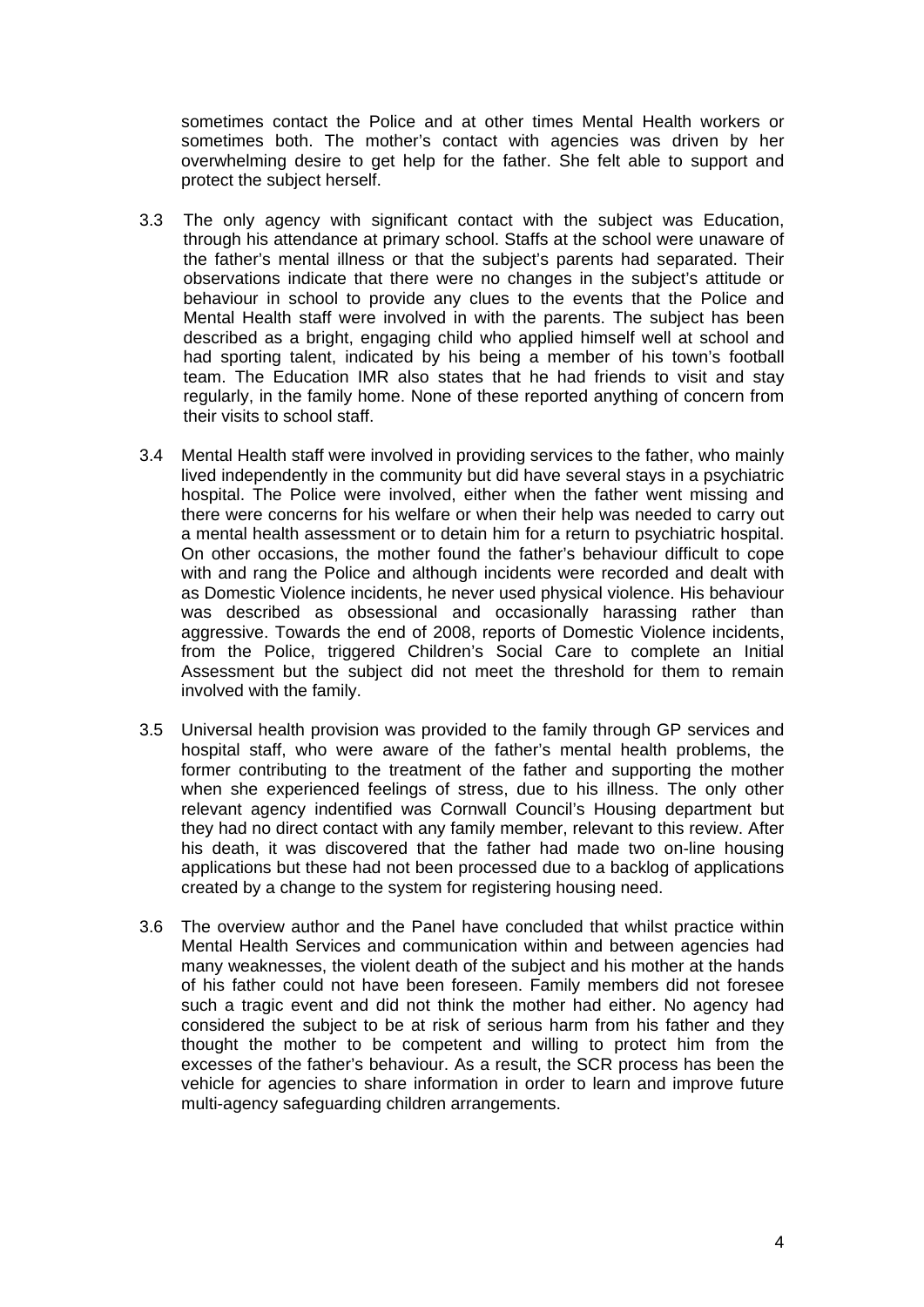#### **4. ETHNICITY, DISABILITY, FAITH AND CULTURAL MATTERS**

- 4.1 The subject and his parents were described by agencies as white British. The father's mental health problem was the only special need/ disability described. The subject was described by staff at his school and family as above average intelligence. Religious belief was not described as significant to the subject or his parents. In terms of broader identity and culture there was a *"perception of Mother being a caring and protective mother, who held a professional position and was actively involved in the management of her husband"* (Children's Social Care IMR).
- 4.2 What was described by agencies, in their dealings with the mother, was an assertive, middle class woman, well able to utilise universal services for the benefit of the subject but perhaps less comfortable with the notion that either of them needed additional help to deal with the situation they found themselves in. Although the extended family were aware of the situation and offered what support they could to the subjects mother and father, they all described the mother as strong and protective of the subject. The mother did contact Health professionals and Police to secure assistance for the subject's father but otherwise she appeared to keep the father's mental health problems private.
- 4.3 During an Initial Assessment, completed in November 2008 by Children's Social Care, the social worker noted "*Mother reports that he* (the subject) *is a mature young person, who does not appear distressed. She reports that the subject just wants to get on with his life"* (Initial Assessment). The mother strove to protect the subject from the worst excesses of his father's behaviour, stemming from his mental health problems. Research would suggest that it would have been difficult for her to shield him completely from either its direct impacts or the burden it placed on her, from time to time.
- 4.4 *"For a family with children and young people under 18, an episode of mental illhealth can represent a significant crisis, not just in terms of a parent's individual mental health but in family life overall. It may involve a period of hospitalisation, it may have long term repercussions. At the time everyday routines are disrupted, other adults are overstretched, and both parents and children often feel worried and powerless."* (Department of Health, SCIE and Care Services Improvement Partnership 2008). However, whilst the SCR Panel considered relevant research there was no evidence to suggest that the findings could be applied to the subject.

#### **5. WHAT THE OVERVIEW AUTHOR THOUGHT**

- 5.1 The independent overview author developed three key questions from the terms of reference, set by Cornwall and the Isle of Scilly's Local Safeguarding Children Board. The answers emerged during the SCR process and will be reported in this section. Given that the father deliberately killing the subject could not reasonably have been predicted, answering these questions focuses on weaknesses of intra and inter-agency working to help bring about learning and improvement.
- 5.2 **Did those agencies working to care and manage the behaviour of the father, focus sufficiently on the needs and potential risks to the subject, given there was regular and sometimes sustained contacts? Did communication between and within agencies make this possible?**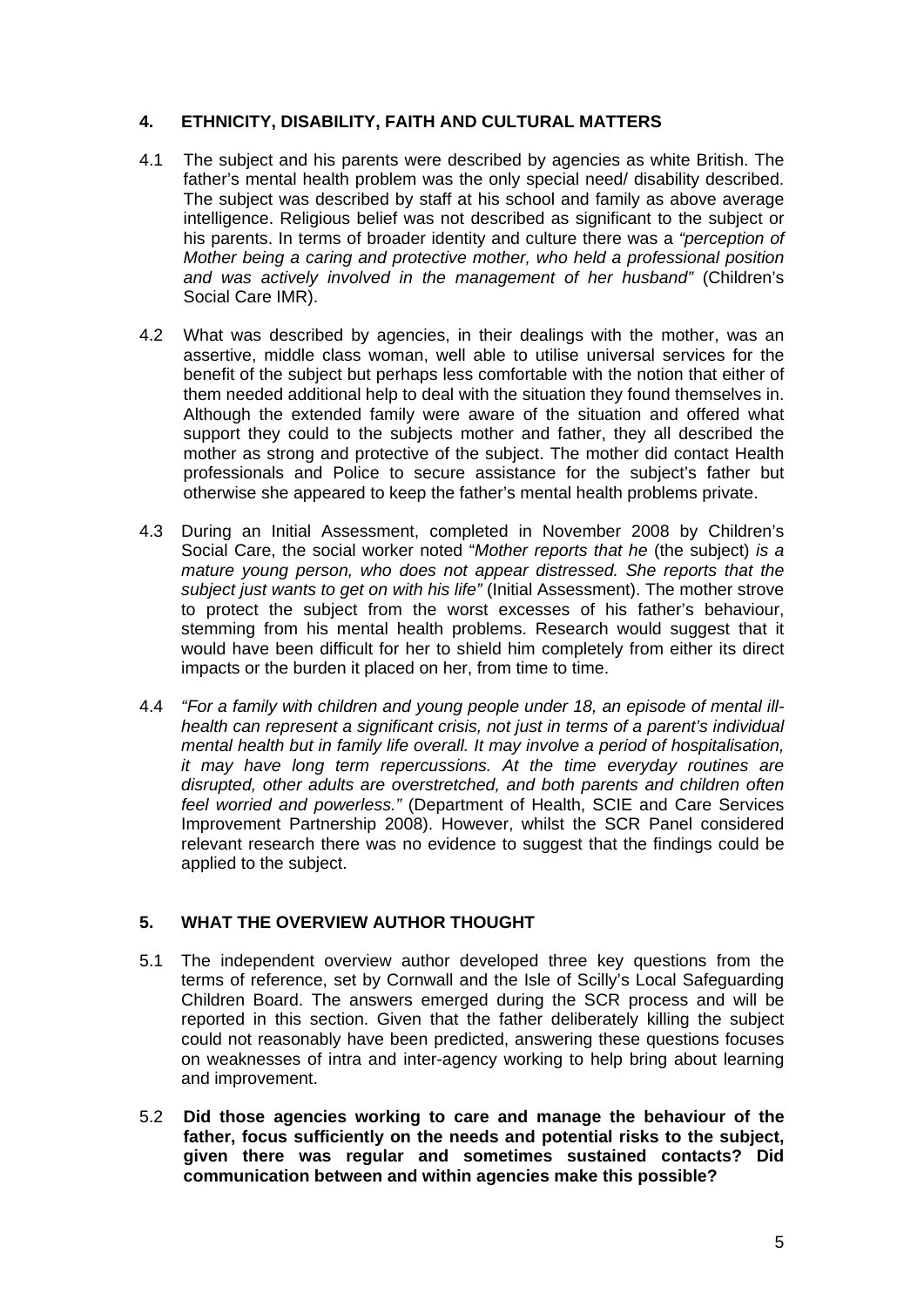- 5.2.1 The Police and Mental Health Services were the agencies with most contact with each other but discussions focused on the care and well-being of the father. There was no evidence that they discussed or shared information about the implications for the subject. Sometimes the mother did tell these two agencies of things that the father had said or done that had upset or distressed the subject but this information was not always shared effectively with Children's Services who may have been able to monitor or be more attentive to the subjects views and feelings about the family situation. There was only one formal referral to Children's Social Care, by psychiatric hospital ward staff, in June 2009, when the father's delusional thoughts involved the subject. The nurse who made the referral and the social worker who received it were satisfied that the mother was able to protect the subject. It was unclear from records how risk was affected or whether the professionals discussed this together or with the mother.
- 5.2.2 When the father returned to live with his family, in December 2009, there was no evidence that Mental Health staff considered the implications for the subject or informed Children's Social Care of this change in circumstances. At the end of December, the Police became aware that the father had been back living with the family, following an incident when they had to remove him at the mother's request. They did not speak to the subject, who was at home at the time, so were not in a position to assess the impact of events on him or make a referral to Children's Social Care. The Police sent a routine Child Incident Report form (121A) and a Domestic Violence Report to Children's Social Care, to inform them they had been called to an incident between the subject's parents. No referral was made. The 121A was also sent to Education Welfare but that agency could not locate it.
- 5.2.3 The overview author formed the view that Mental Health staff and the Police did not always share information effectively with each other or Children's Services (Education and Social Care) and did not find out how the father's mental illness was impacting on the subject; they did not make sufficient effort or seek opportunities to speak to him. They did not take a child or family centred approach to working with a parent with mental health problems despite there being a lot of research evidence and government guidance that this is the best way to safeguard children.
- 5.3 **Whether the agency with most contact with the subject, Education, and the agency that was most focused on safeguarding him, Children's Social Care, had sufficient information, from agencies primarily working with his parents, to enable them to make adequate and effective safeguarding arrangements for the subject?**
- 5.3.1 None of the agencies involved with the subject's family informed his school of events arising out of his father's mental illness so his teachers knew nothing of what life was like for the subject. Children's Social Care contacted the subject's head teacher, at the start of the Initial Assessment. The social worker recorded that the head had no concerns about the subject so no further communication or information sharing took place. This did not follow good practice especially because the child in need plan produced suggested a monitoring role for the school. The social worker expected the mother to agree a plan with the school for if the father arrived there alone and to let them know about the subject's family situation. The social worker did not check the mother had spoken to the head as agreed so didn't know that the school were completely unaware of the subjects home situation.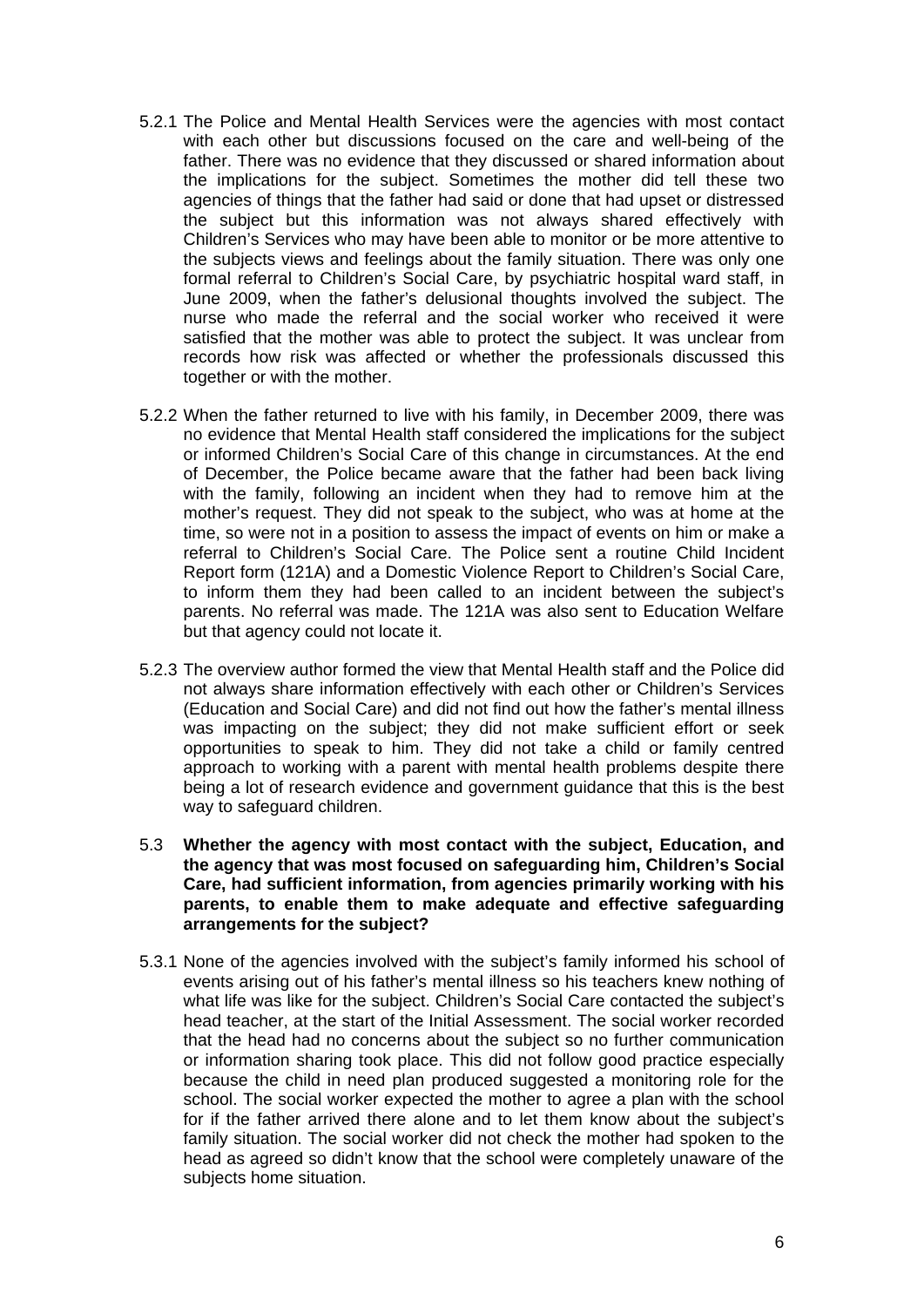- 5.3.2 The only time the Police recorded sending a copy of a Child Incident Report Form (121A) to Education Welfare was in January 2010, after an incident in December when they had had to remove the father from the family home. Education Welfare found no evidence of receiving this information so it did not get passed to the school. Mental Health staff and the subject's GP never consulted with the school or asked Children's Social Care to liaise with the school during periods that research would indicate that the father's mental health and behaviour was disruptive to family life. Cornwall has guidance for agencies working with families experiencing "*early stresses and temporary crises"*, like the subject's, to ensure that they keep the child of the family in mind even if they are primarily concerned with the parents (Children's Trust website 2010). There was no evidence of the agencies involved discussing this way of working together, for the benefit of the subject. It did not require Children's Social Care to be involved, as the approach targets children who do not meet the threshold for their involvement, where there are no immediate concerns that a child is at risk of serious harm.
- 5.3.3 When completing the Initial Assessment, in 2008, the social worker recorded that relevant Adult Mental Health staff had been informed that Children's Social Care were undertaking an Initial Assessment but there was no evidence that these staff, with knowledge of the impact of the father's mental health on his ability to carry out his parental role, were involved in the process. The Child Plan, which came out of the assessment, was not shared with Mental Health staff. The Police were neither consulted to provide information for the Initial Assessment nor had the Child Plan shared with them.
- 5.3.4 The pattern continued of Mental Health and Police focusing on the behaviour and needs of the father, without adequately considering potential impacts on the family as a whole and the subject in particular. They did not enlist the support of Child Service Agencies or seek advice on how to be more child focused. The overview author concluded that the agencies which were the most child focused did not have sufficient information from the agencies who understood the family disruption, caused by the father's mental illness, to ensure that the best safeguarding arrangements were in place for the subject. Agencies did not look beyond their view that the subject was not considered at immediate risk of harm and the mother was a competent and protective parent.
- 5.4 **Whether adult mental health staff had adequate understanding of research and Government guidance to protect the subject? This relates to**  *'Think Family'* **(Cabinet Office 2007) and immediately prior to the incident, the Rapid Response Report, NPSA/2009/RRR003** *"Preventing harm to children from parents with mental health needs"* **(National Patient Safety Agency, May 2009).**
- 5.4.1 It was not normal practice for Mental Health staff to share information about a patient unless the patient had consented or there were urgent safety matters. When the father's mental health and behaviour was disruptive to family life, they did not check out the impact on the subject themselves or ask other Children's Services (not Children's Social Care) to do so. This may have brought about safeguarding benefits to the subject. *"Cornwall's Integrated Children's Service Framework Toolkit"* (Children's Trust Cornwall website, 2010) shows how agencies can work together for the benefit of children experiencing "*early stresses and temporary crises"*, using a *"Team Around the Child"* approach. This approach targets children who do not meet the threshold for Children's Social Care involvement, like the subject. There was no evidence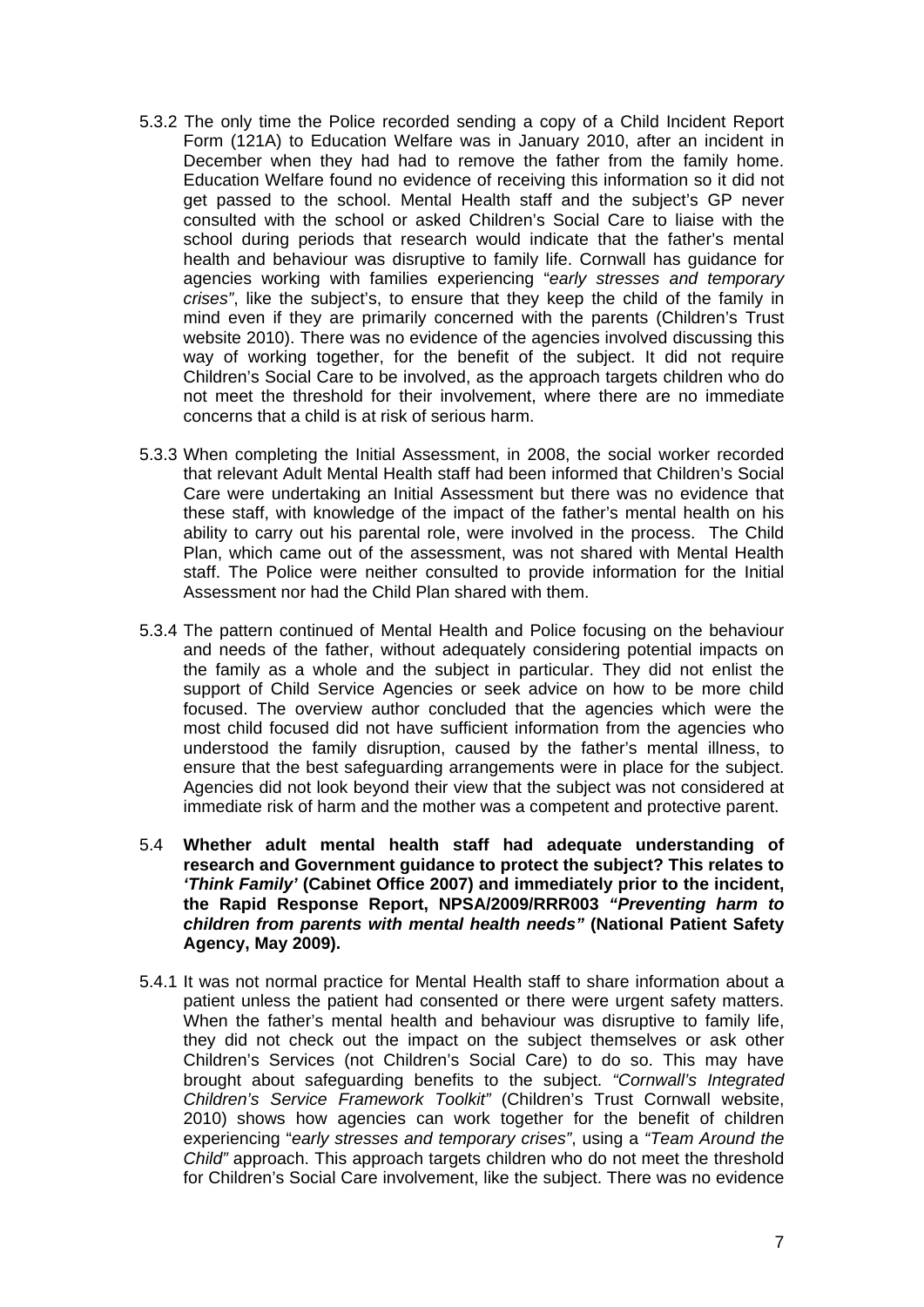of this being considered. Previous SCRs in the County have found a weakness in inter-agency safeguarding cooperation at this 2<sup>nd</sup> level of the "Framework" *Toolkit"* (Raynes and James 2009 and James and Bardsley 2010). What appears to be a theoretical approach, described on a website (the apparent outcome of the first SCR) needs to be turned into effective multi-agency safeguarding practice.

- 5.4.2 The overview author would suggest that Mental Health staff need to continue working towards adoption of the *'Think Family'* messages that began in 2004 from the Social Exclusion report and have threaded their way through much research, government reports and guidance. There was no evidence of joint working between Mental Health Services and Children's Services (not necessarily Children's Social Care) being considered or an awareness of the more positive outcomes research indicates this can achieve. In terms of the Rapid Response Report NPSA/2009/RRR003, this was issued to Chief Executives, responsible for Mental Health Services, in May 2009, with an expectation that actions would be complete by November 2009. For the full safeguarding benefits to be achieved, the LSCB needed to be involved in its implementation to support Mental Health organisations (National Patient Safety Agency 2009). Their lack of involvement may have contributed to the social worker not placing sufficient weight on the information about the father's delusional beliefs involving the subject, at the time of the referral from the ward staff member, in June 2009.
- 5.4.3 The overview author came to the view that Mental Health Services and Children's Services had not adopted good practice to work jointly with families where a parent has mental health problems, to improve outcomes for the whole family.

## **6. CONCLUSION**

- 6.1 The Initial Assessment completed by Children's Social Care, towards the end of 2008, did not gather sufficient information from other agencies to fully assess the subject's situation and did not share the Child Plan with relevant agencies. This does not meet the good practice expectations of *"Working Together to Safeguard Children"* (HM Government 2006).
- 6.2 When Mental Health staff and the Police were dealing with the behaviour of the father, arising from his mental illness, they paid insufficient attention to the potential impact on the subject. They did not always communicate effectively with Children's Services. Agencies focused too much on the father's behaviour and needs and not enough on the family as a whole and the subject in particular.
- 6.3 Panel meeting discussions indicate that *"Preventing harm to children from parents with mental health needs"* issued by the National Patient Safety Agency (2009) has not been adequately shared beyond Mental Health Services. In particular, agencies involved in safeguarding children have not been involved in the implementation process by Mental Health Services, as they should have been, through the Local Safeguarding Children Board.
- 6.4 The subject did not visit his father whilst he was in psychiatric hospital although he did see him during periods of home leave. Arising from discussion of the subject's contact with his father at these times, the Panel realised that Mental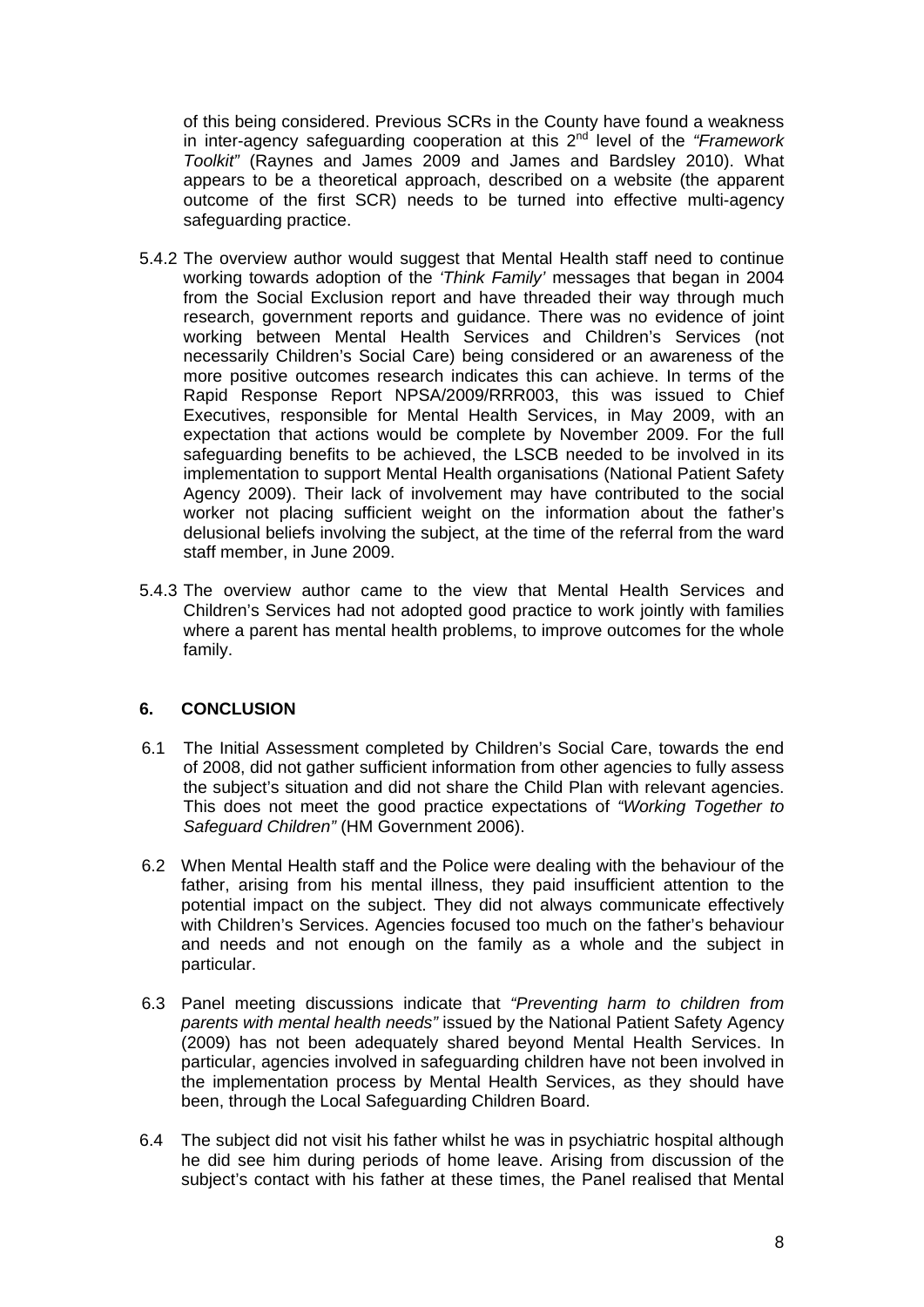Health Services had produced their patient's visiting policy alone. The relevant Code of Practice requires that they be drawn up with Children's Social Care, to ensure arrangements focus adequately on what is best for children (Department of Health 1999).

- 6.5 Problems with communication between agencies has been a common theme in SCRs nationally and locally. This one has been no exception. The specific issues from this review are that agencies did not sufficiently understand each other's statutory and legal obligations where a parent with mental health needs was having contact with their child; and that risk assessment information, when shared, often stated a level of risk without giving specific information about the nature of the risk and who might be affected.
- 6.7 Cornwall has a good Framework to help agencies understand the options for working with children in the county (Children's Trust Cornwall website 2010). The subject's situation was best described by the  $2<sup>nd</sup>$  level of the framework, as a child with additional needs. Whilst this did not mean he needed the services of Children's Social Care it describes good processes, like forming a Team Around the Child, that may have helped agencies focus more on the subject. The Framework promotes good safeguarding arrangements but was not considered for the subject.

## **7. RECOMMENDATIONS**

- 7.1 The recommendations from the overview report are repeated here in full.
- 7.2 This SCR concludes at a time of significant financial constraints for Public Sector organisations and where strategic bodies are either in a final period before abolition or uncertain of their long term future. In Cornwall, this will be the third SCR to be published within a year. The previous SCR commented on *"Agencies swimming in a sea of recommendations"* so it restricted *"the number and nature* (of recommendations) *to critical areas that should help agencies to make significant change*" (James and Bardsley 2010). Only two single agency recommendations are offered, beyond those already committed to in IMRs. Multi-agency recommendations draw from suggestions in IMRs, Panel meetings and the findings of this overview report. Some multi-agency recommendations have national dimensions.
- 7.3 Recommendations will be assigned **a level of urgency** of low, medium and high. Low would tend to be more strategic matters, expected to take up to 12 months to develop and implement (that does not mean that work should not be commenced immediately). Medium should have an implementation date of no later than 3 months after the review is completed and high needs urgent and immediate action. Progress in implementing the recommendations to be monitored through the Serious Case Review sub-group audit arrangements.

#### 7.4 **Single Agency Recommendations**

- 7.4.1 Cornwall Partnership Foundation Trust to ensure that all their staff involved with safeguarding children have access to and understand *"Preventing harm to children from parents with mental health needs: Rapid Response Report NPSA/2009/RRR003"* (National Patient Safety Agency 2009). **Medium**
- 7.4.2 That the Chief Executive responsible for Mental Health Services to ensure that Children's Social Care are consulted over arrangements for children visiting the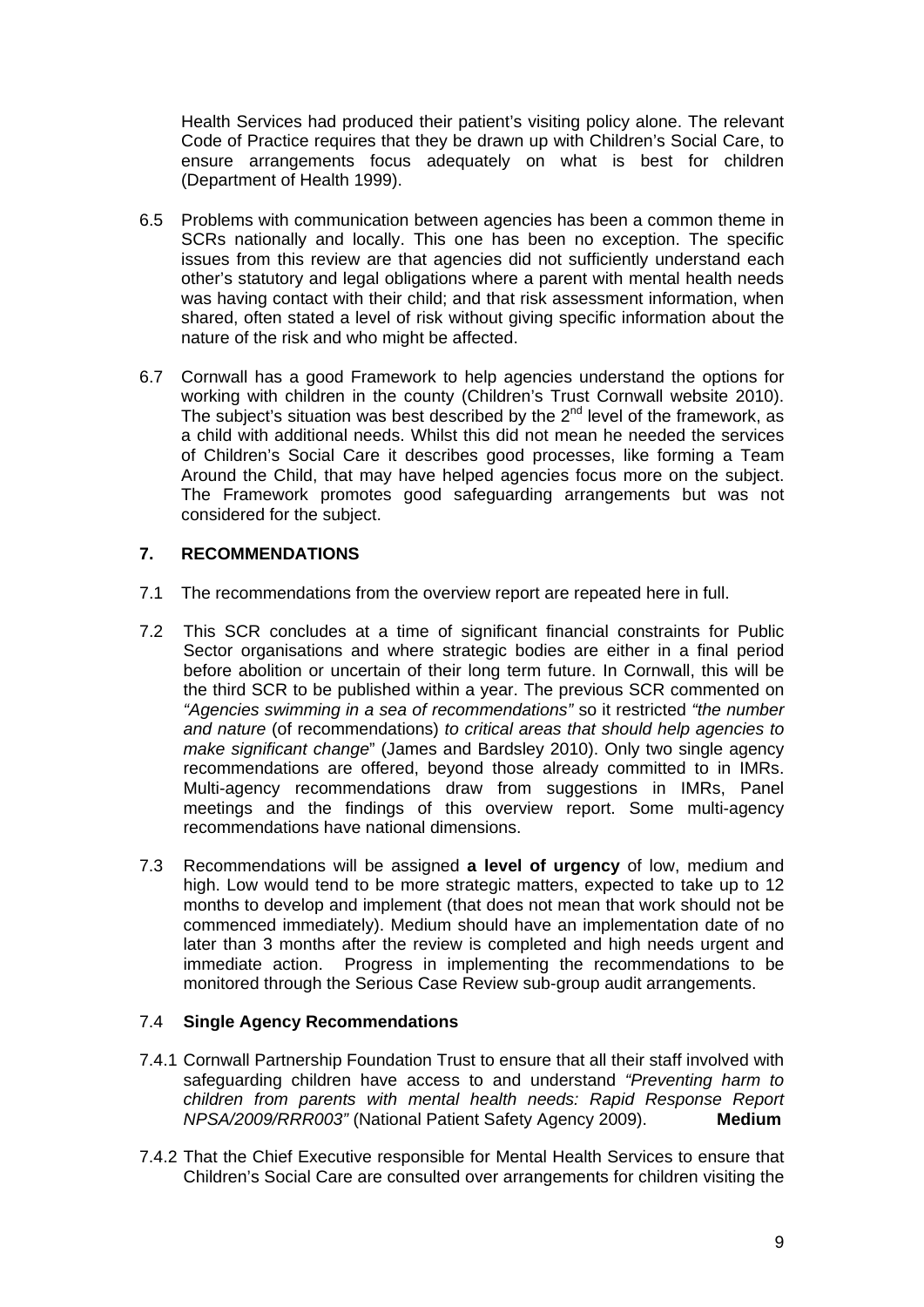psychiatric hospital (patients generally and parents in particular), in the County. Arrangements to comply with the Department of Health Revised Code of Practice to the Mental Health Act 1983 (1999) and Health Service Circular and Local Authority Circular (HSC1999/222 LAC(99)32) *'Mental Health Act 1983 Code of Practice Guidance on the visiting of psychiatric patients by children'*  (1999) **Medium**

#### 7.5 **Multi-Agency Recommendations**

7.5.1 Agencies, through the LSCB, review protocols and guidance to embrace *"Reaching out: Think Family"* (Cabinet Office 2007), *Care Programme Approach Briefing: Patients with mental health problems and their children"* (Department of Health, SCIE and Care Services Improvement Partnership 2008), *"Improving opportunities and outcomes for parents with mental health needs and their children"* (Fowler, Robinson and Scott 2009) and *"Think Child, think parent, think family: a guide to parental mental health and child welfare"* (SCIE 2009).

 This recommendation to be progressed through the South West Child Protection and Safeguarding Steering Group. **Medium**

 In addition representation to be made to the Munro Review (Department of Education website 2010) to ensure that *"Think Family"* is reflected within the rewrite of Working Together.

- 7.5.2 Agencies, through the LSCB, to arrange training for all relevant staff involved in completing risk assessments. The purpose of this training is to reinforce that assessments must clearly identify the risks in terms of: what is the risk; who poses the risk; and the specific circumstances related to the risk. **Medium**
- 7.5.3 LSCB to consider joint training necessary for relevant adult and children's services to improve practice and understanding of each other's statutory and legal obligations where an adult with mental health needs has significant contact with a child (normally within a family relationship). **Medium**
- 7.5.4 Agencies, through the LSCB, to make representation to the Munro review to clarify information sharing between Adult Mental Health Services and Additional Support Children's Services. This review has raised the issue around what information adult mental health services can provide to children's services where there are safeguarding concerns rather than child protection concerns and they do not have parental consent to share information. **High**
- 7.5.5 Agency Senior Officers, currently represented on the Children's Trust Board Cornwall, to ensure that their staff implement and work to *'Cornwall's Integrated Children's Service's Framework Toolkit'* (Children's Trust Cornwall website 2010) and that multi-agency training be considered in conjunction with the current review of Common Assessment Framework training. **Medium**

#### **8. REFERENCES**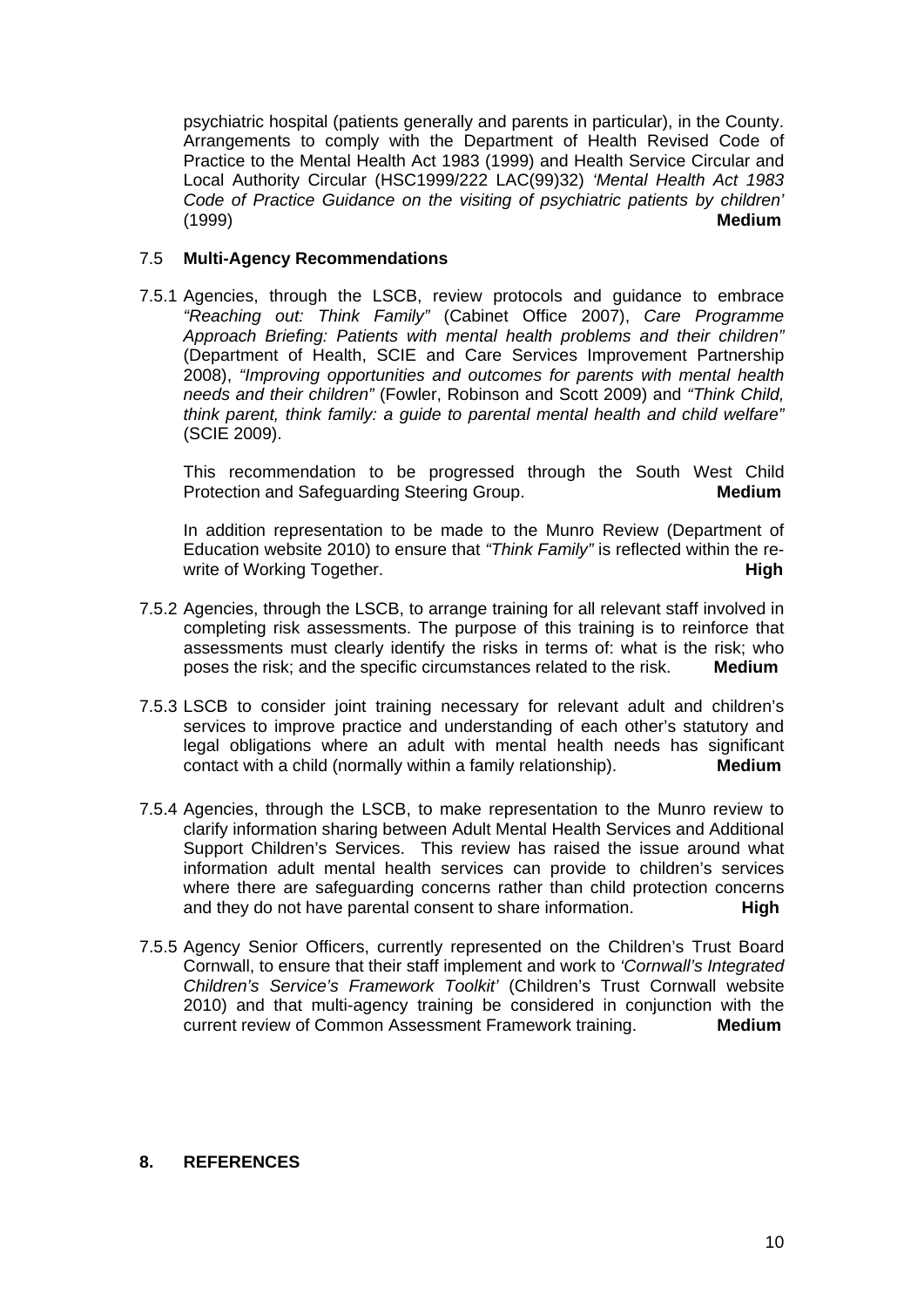Cabinet Office (2007) Social Exclusion Task Force *"Reaching Out: Think Family Analysis and themes from the Families At Risk Review*"

Children's Trust Cornwall website (2010) *"Integrated Children's Services Framework Toolkit"* 

Department of Education website (2010) *"Review of Child Protection: Better front line Services to protect children"* (to be conducted by Professor Eileen Munro)

Department of Health, SCIE, and Care Services Improvement Partnership (2008) *"Care Programme Approach Briefing: Patients with mental health problems and their children"*.

Department of Health (1999) *"Revised Mental Health Act 1983: Code of Practice"*.

HM Government (2006) *"Working together to safeguard children: A guide to interagency working to safeguard children"* and the revised Chapter 8 on Serious Case Reviews, (December, 2009)

James, S and Bardsley, J (2010) *"SCR into death of male child aged 10 years and 5 months"*.

National Patient Safety Agency (May 2009) *"Preventing harm to children from parents with mental health needs: Rapid Response Report NPSA/2009/RRR003* 

ODPM (Office of the Deputy Prime Minister) (2004) *"Mental health and social exclusion"*, Social Exclusion Unit Report

Raynes, B and James, S (2009) *"SCR into death of female young person aged 17 years and 4 months"*.

SCIE Guide 30: (2009) *"Think child, think parent, think family: a guide to parental mental health and child welfare*"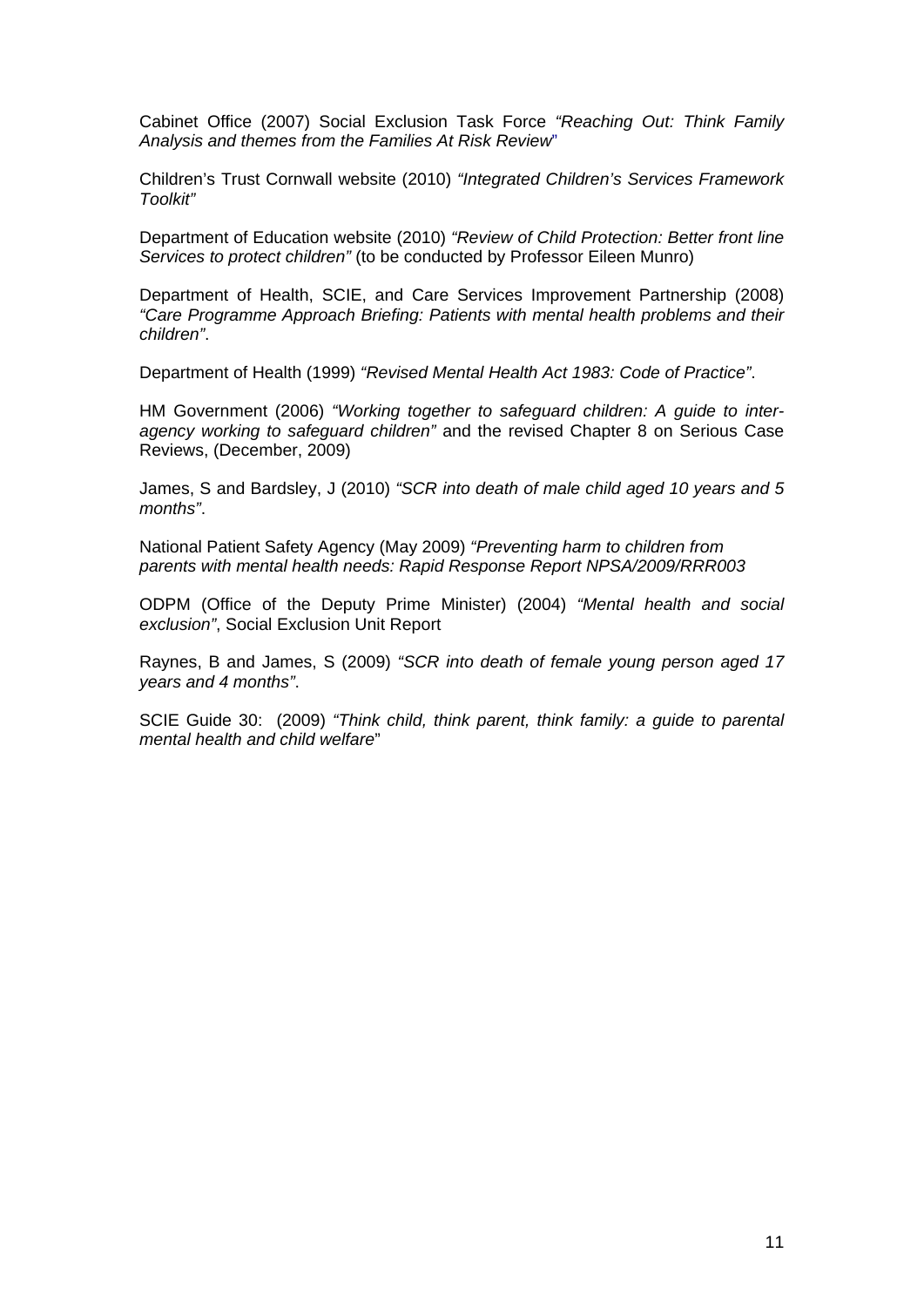## **Cornwall & Isles of Scilly Safeguarding Children Board**

#### **Serious Case Review Multi-Agency Action Plan – Multi-agency recommendations**

**Recommendation 1:** Agencies, through the LSCB, review protocols and guidance to embrace "*Reaching Out: Think Family"* (Cabinet Office 2007), *Care Programme Approach Briefing: Patients with mental health problems and their children"* (Department of Health, SCIE and Care Services Improvement Partnership, 2008), *"Improving opportunities and outcomes for parents with mental health needs and their children"*  (Fowler, Robinson & Scott, 2009) and *"Think Child, think Parent, think Family"* (SCIE, 2009).

| Agency               | Lead<br>Professional   | Action                                                                                                                                                                                                                                                                               | Timescale | Audit                            | Outcome                                                                                                   | Conclusion                                                                                                                                                                                                                                                                                                                         |
|----------------------|------------------------|--------------------------------------------------------------------------------------------------------------------------------------------------------------------------------------------------------------------------------------------------------------------------------------|-----------|----------------------------------|-----------------------------------------------------------------------------------------------------------|------------------------------------------------------------------------------------------------------------------------------------------------------------------------------------------------------------------------------------------------------------------------------------------------------------------------------------|
| <b>LSCB</b><br>Green | <b>LSCB</b><br>Manager | Representation made to<br>the Munro Review<br>(Department of Education)<br>to ensure that "Think"<br>Family" and associated<br>research is reflected within<br>the re-write of Working<br>Together, 2010                                                                             | Complete  | LSCB response<br>to consultation | Learning from<br>serious case<br>reviews<br>influences<br>national and<br>local guidance<br>and practice. | Relevant literature and research<br>embedded in national guidance                                                                                                                                                                                                                                                                  |
|                      |                        | Appropriate to address this<br>recommendation regionally<br>given there are common<br>issues arising from serious<br>case reviews. Local<br>guidance to be tabled at<br>the appropriate meeting of<br>the South West Child<br>Protection and<br><b>Safeguarding Review</b><br>Group. |           |                                  |                                                                                                           | Generic guidance agreed for<br>implementation by all agencies<br>around the interface between<br><b>Adult Mental Health Services and</b><br>Children's services published on<br>website link http://www.online-<br>procedures.co.uk/swcpp/contents<br>/useful-resources/joint-working-<br>across-adult-and-childrens-<br>services/ |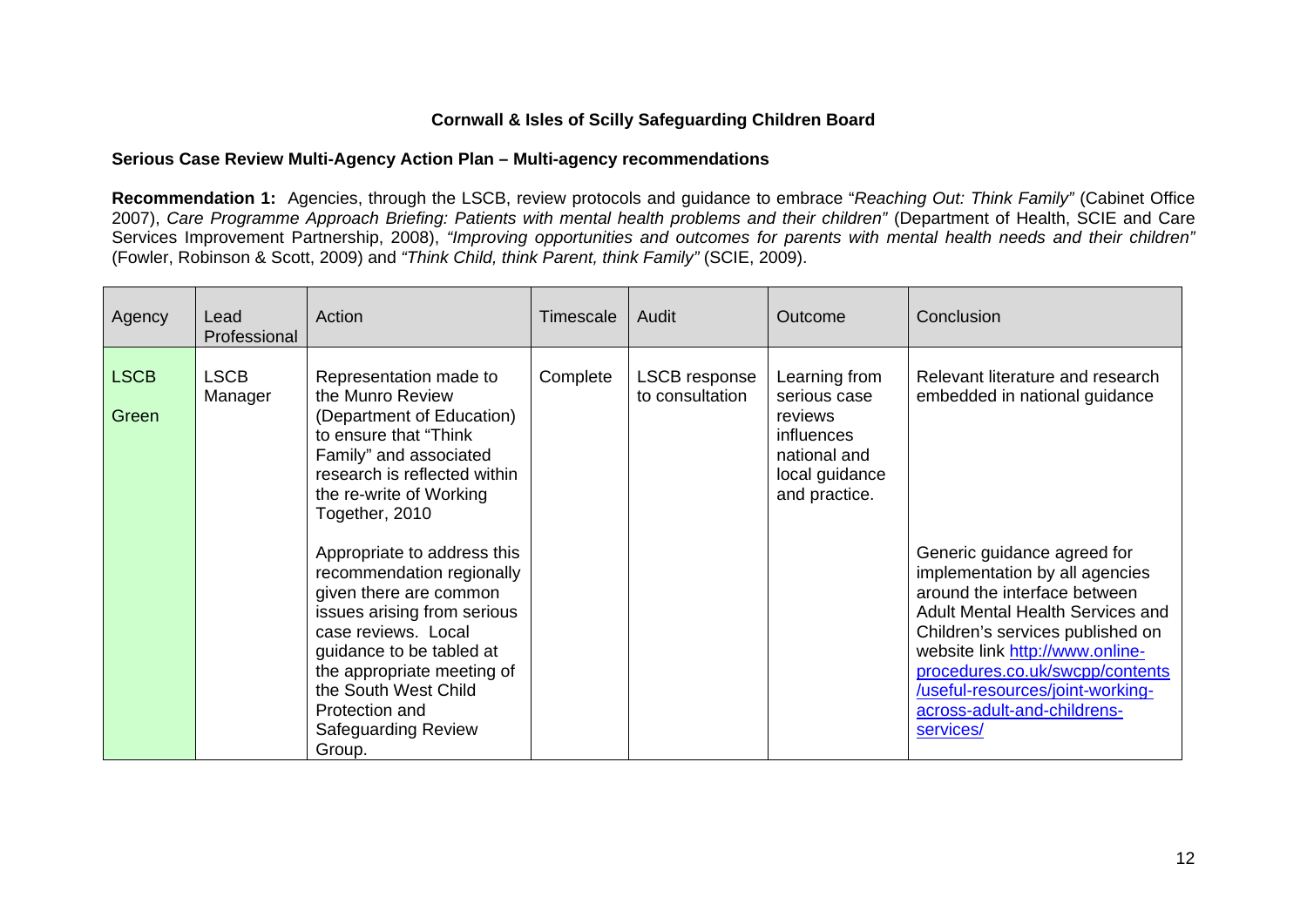**Recommendation 2:** Agencies, through the LSCB, arrange training for all relevant staff involved in completing risk assessments. The purpose of this training is to reinforce that assessments must clearly identify the risks in terms of: who is perceived to be at risk; who poses the risk; and the specific circumstances related to the risk.

| Agency                   | Lead<br>Professional     | Action                                                                                                                          | Timescale | Audit                                    | Outcome                                                                                                                                 | Conclusion                                                                                                                           |
|--------------------------|--------------------------|---------------------------------------------------------------------------------------------------------------------------------|-----------|------------------------------------------|-----------------------------------------------------------------------------------------------------------------------------------------|--------------------------------------------------------------------------------------------------------------------------------------|
| All<br>agencies<br>Green | LSCB Training<br>Manager | Training & Development<br>sub-group to agree content<br>of training to reflect learning<br>arising from serious case<br>review. | Complete  | Single agency<br>managerial<br>oversight | <b>Risk Assessment</b><br>training agreed and<br>arranged. Core<br>element of future<br><b>LSCB Multi-agency</b><br>Training Programme. | Learning from<br>serious case<br>review embedded<br>in practice.<br><b>Reflected in LSCB</b><br>Training<br>Programme for<br>2011/12 |

**Recommendation 3:** LSCB to consider joint raining necessary for relevant adult and children's services to improve practice and understanding of each other's statutory and legal obligations where an adult with mental health needs has significant contact with a child (normally within a family relationship)

| Agency               | Lead<br>Professional            | Action                                                                                                  | Timescale | Audit                                                                       | Outcome                                                                                                | Conclusion                                                                                                    |
|----------------------|---------------------------------|---------------------------------------------------------------------------------------------------------|-----------|-----------------------------------------------------------------------------|--------------------------------------------------------------------------------------------------------|---------------------------------------------------------------------------------------------------------------|
| <b>LSCB</b><br>Green | <b>LSCB Training</b><br>Manager | Training & Development<br>sub-group to review current<br>training provided to reflect<br>recommendation | Complete  | Single agency<br>supervision<br>arrangements<br>and managerial<br>oversight | <b>Adult Mental Health</b><br>& Child Protection<br>Training improves<br>practice and<br>understanding | Learning from<br>serious case review<br>embedded in<br>practice.<br>Joint training<br>arranged for<br>2011/12 |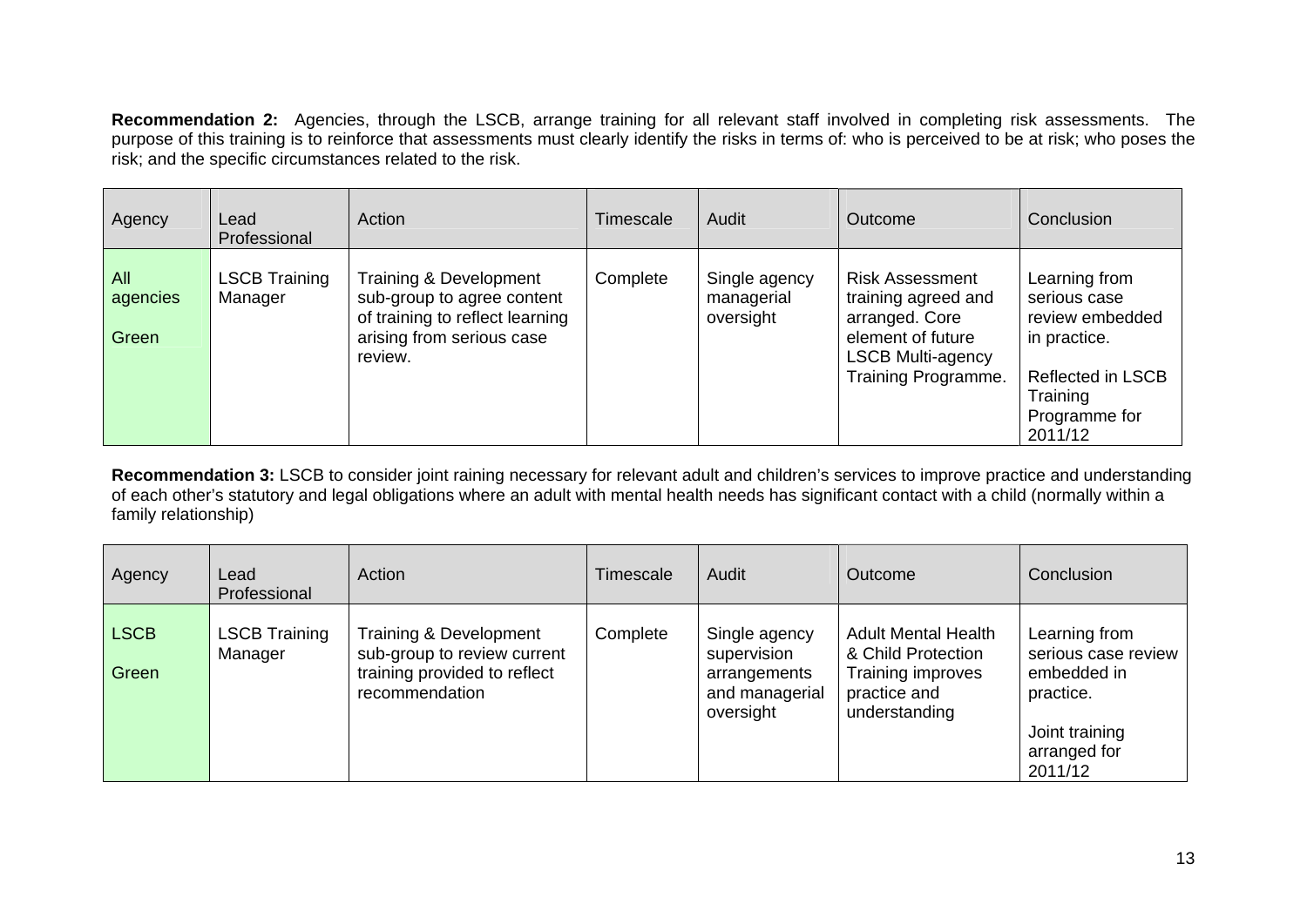**Recommendation 4:** Agencies through the LSCB, to make representation to the Munro review to clarify information sharing between Adult Mental Health Services and Additional Support Childrens' Services.

(This review has raised the issue around what information adult mental health services can provide to children's services where there are safeguarding concerns rather than child protection concerns and they do not have parental consent to share information)

| Agency               | Lead<br>Professional | Action                                                               | Timescale | Audit                            | Outcome                                                                                                   | Conclusion                                            |
|----------------------|----------------------|----------------------------------------------------------------------|-----------|----------------------------------|-----------------------------------------------------------------------------------------------------------|-------------------------------------------------------|
| <b>LSCB</b><br>Green | <b>LSCB Manager</b>  | Representation made to the<br>Munro review (Department<br>of Health) | Complete  | LSCB response<br>to consultation | Information sharing<br>between adult mental<br>health services and<br>children's services is<br>clarified | <b>Review of Working</b><br>Together due June<br>2012 |

Recommendation 5: Cornwall Children's Trust Board to ensure that all staff implement and work to the "Integrated Children's Services Toolkit" and that multi-agency training be considered in conjunction with the current review of Common Assessment Framework training.

| Agency                   | Lead<br>Professional                          | Action                                                           | Timescale | Audit                                                                                                                                      | <b>Outcome</b>                                                                                                                                           | Conclusion                                                                   |
|--------------------------|-----------------------------------------------|------------------------------------------------------------------|-----------|--------------------------------------------------------------------------------------------------------------------------------------------|----------------------------------------------------------------------------------------------------------------------------------------------------------|------------------------------------------------------------------------------|
| All<br>agencies<br>Green | <b>Children's Trust</b><br><b>Board Chair</b> | CTB to re-launch the toolkit<br>and embed within CAF<br>training | Complete  | Single and<br>multi-agency<br>referral/case<br>audits<br><b>LSCB QAAG</b><br>will audit multi-<br>agency practice<br>and report to<br>LSCB | <b>Agency Senior</b><br>Officers to ensure<br>that all staff are<br>aware of and work to<br>the Integrated<br><b>Children Services</b><br><b>Toolkit</b> | Builds upon the<br>recommendation<br>from a previous<br>serious case review. |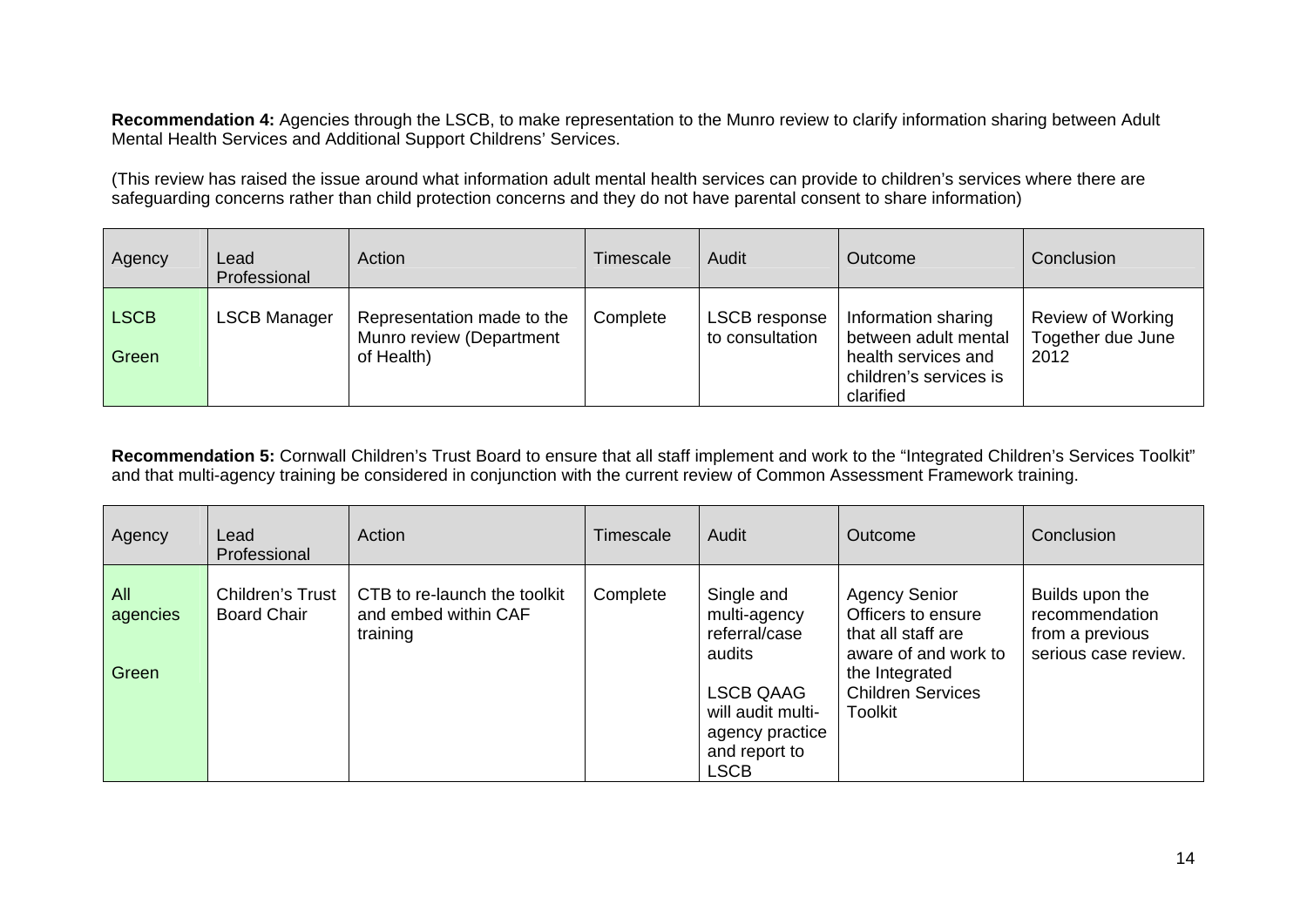## **EDUCATION – Single Agency Recommendations Action Grid**

Recommendation: *That 121a communication between Police and Education Welfare Officers is reviewed at the point of delivery to ensure that notifications reach the correct EWO, allowing for district and area.* 

| <b>Agency</b>                                                            | Lead<br>Professional                                           | <b>Action</b>                                                                                                             | Timescale | <b>Audit</b>                                                   | <b>Outcome</b>                                                                                                                                                            | <b>Conclusion</b>                                                                                                                                  |
|--------------------------------------------------------------------------|----------------------------------------------------------------|---------------------------------------------------------------------------------------------------------------------------|-----------|----------------------------------------------------------------|---------------------------------------------------------------------------------------------------------------------------------------------------------------------------|----------------------------------------------------------------------------------------------------------------------------------------------------|
| Children,<br>Schools &<br><b>Families</b><br><b>Directorate</b><br>Green | Police Public<br>Protection<br>Unit Lead &<br><b>CSFD Lead</b> | <b>Police and Education Welfare</b><br>Officer to agree an information<br>sharing process regarding 121a<br>notifications | Complete  | Audit of<br>information<br>received<br>Managerial<br>oversight | <b>Education Welfare Service</b><br>is able to inform schools<br>where there are identified<br>risks to individual pupils as<br>a result of domestic<br>violence at home. | <b>Education Welfare</b><br>Service receive<br>appropriate<br>information from the<br>Police with regards to<br>incidents of domestic<br>violence. |
|                                                                          |                                                                |                                                                                                                           |           |                                                                | 121a protocol between<br>Police and Schools drafted                                                                                                                       |                                                                                                                                                    |

## **HEALTH – Single Agency Recommendations**

Recommendations:

1. Cornwall Partnership NHS Foundation Trust to report on progress in implementing the recommendations of the National Patient Safety Agency report 'Preventing harm to children from parents with mental health needs' (NPSA RRR003 2009)

 Cornwall Partnership Foundation Trust to ensure that all their staff involved with safeguarding children have access to and understand *"Preventing harm to children from parents with mental health needs: Rapid Response Report NPSA/2009/RRR003"* (National Patient Safety Agency 2009).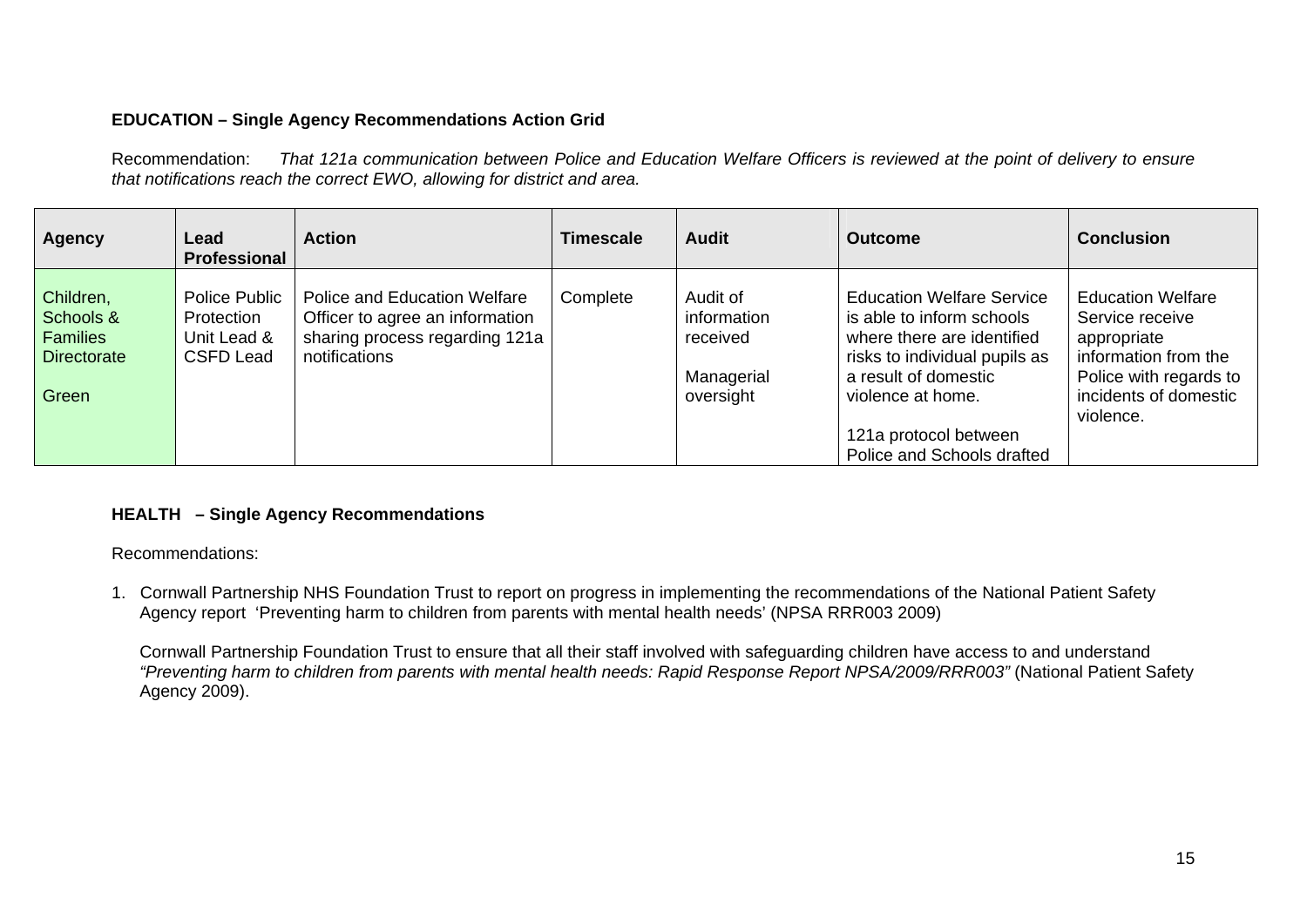| <b>Agency</b>                                                         | Lead<br><b>Professional</b> | <b>Action</b>                                                                                                                                          | Timescale | <b>Audit</b>                                                   | <b>Outcome</b>                                                                                                                                                 | <b>Conclusion</b>                                    |
|-----------------------------------------------------------------------|-----------------------------|--------------------------------------------------------------------------------------------------------------------------------------------------------|-----------|----------------------------------------------------------------|----------------------------------------------------------------------------------------------------------------------------------------------------------------|------------------------------------------------------|
| Cornwall<br>Partnership<br><b>NHS</b><br>Foundation<br>Trust<br>Green | Medical<br><b>Director</b>  | <b>Report to Health Executive</b><br>Safeguarding Group on<br>effectiveness of CPFT<br>implementation plan on<br>compliance with NPSA<br><b>RRR003</b> | Complete  | Audit of<br>implementation plan.                               | Health managers are<br>informed of progress on<br>professionals'<br>understanding of the<br>needs of children in<br>families where parental<br>mental illness. | Recommendations of<br>report embedded in<br>practice |
| Cornwall<br>Partnership<br><b>NHS</b><br>Foundation<br>Trust<br>Green | Medical<br>Director         | Policy and guidance taken to<br>Policy Development &<br>Implementation sub-group                                                                       | Complete  | Single agency audit<br>of staff awareness<br>and understanding | <b>LSCB endorses policy</b><br>and guidance                                                                                                                    | Recommendations of<br>report embedded in<br>practice |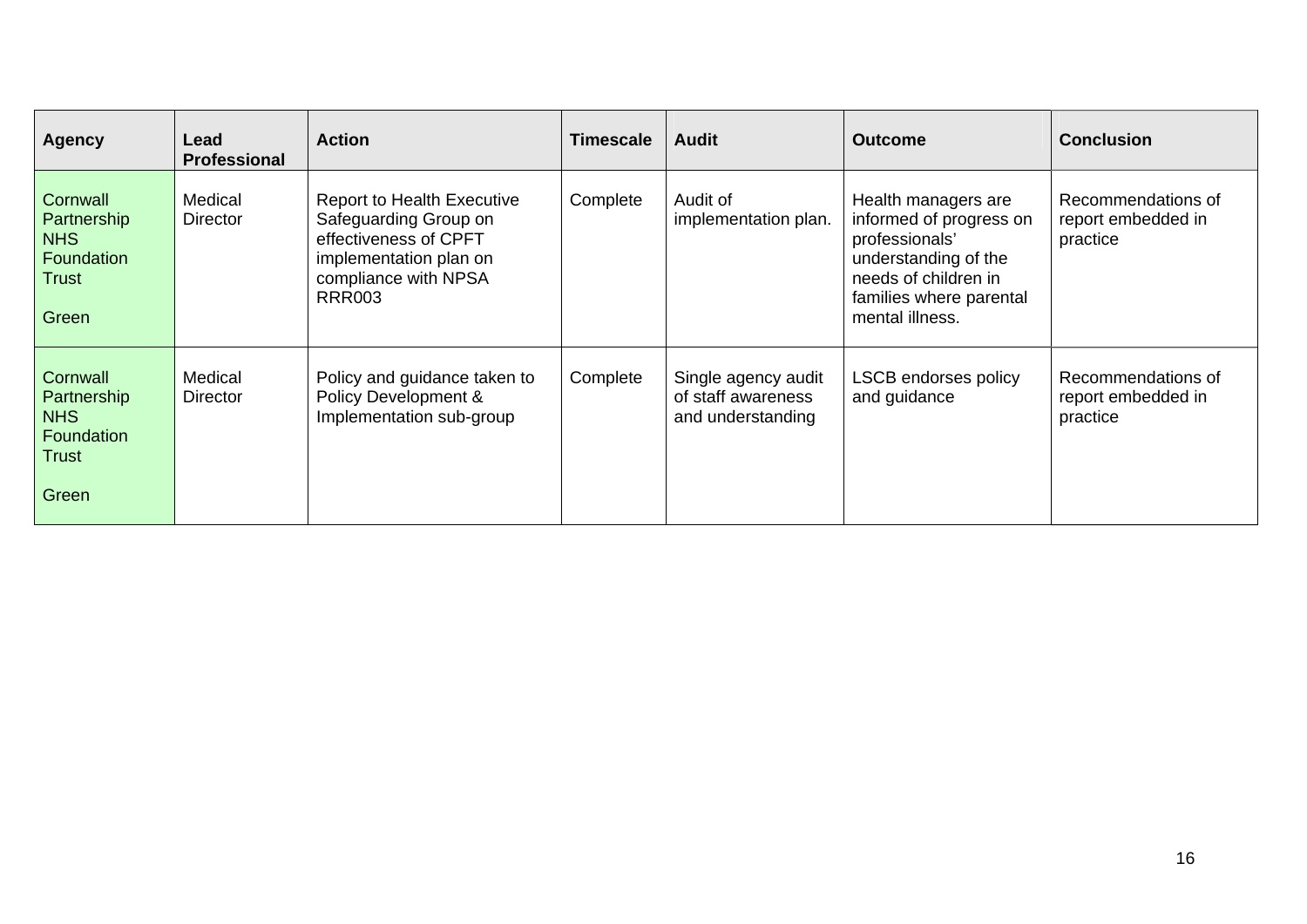2. That the Chief Executive responsible for Mental Health Services to ensure that Children's Social Care are consulted over arrangements for children visiting the psychiatric hospital (patients generally and parents in particular), in the County. Arrangements to comply with the Department of Health Revised Code of Practice to the Mental Health Act 1983 (1999) and Health Service Circular and Local Authority Circular (HSC1999/222 LAC(99)32) *'Mental Health Act 1983 Code of Practice Guidance on the visiting of psychiatric patients by children'* (1999)

| <b>Agency</b>                                                                | Lead<br><b>Professional</b> | <b>Action</b>                                                                                                                 | <b>Timescale</b> | <b>Audit</b>                                                  | <b>Outcome</b>                                                                                      | <b>Conclusion</b>                             |
|------------------------------------------------------------------------------|-----------------------------|-------------------------------------------------------------------------------------------------------------------------------|------------------|---------------------------------------------------------------|-----------------------------------------------------------------------------------------------------|-----------------------------------------------|
| Cornwall<br>Partnership<br><b>NHS</b><br>Foundation<br><b>Trust</b><br>Green | Medical<br><b>Director</b>  | Initiate consultation with<br>Children's Social Care -<br>document circulated to<br>appropriate CSFD Managers<br>for comment. | Complete         | Audit of practice to<br>ensure<br>arrangements are<br>working | Children's social care<br>workforce are aware of<br>code of practice and<br>guidance is implemented | Visiting arrangements<br>comply with guidance |

3. Cornwall Partnership NHS Foundation Trust (**CFT**), to develop with primary care services, a protocol governing care and treatment of service users who regularly move between geographical areas and teams.

| <b>Agency</b>                                                         | Lead<br>Professional          | <b>Action</b>                                                                                                                                                                   | <b>Timescale</b> | <b>Audit</b>                                                  | <b>Outcome</b>                                             | <b>Conclusion</b>                                                                                                               |
|-----------------------------------------------------------------------|-------------------------------|---------------------------------------------------------------------------------------------------------------------------------------------------------------------------------|------------------|---------------------------------------------------------------|------------------------------------------------------------|---------------------------------------------------------------------------------------------------------------------------------|
| Cornwall<br>Partnership<br><b>NHS</b><br>Foundation<br>Trust<br>Green | Chief<br>Operating<br>Officer | Protocol to be developed and<br>agreed across relevant health<br>areas.<br>Consideration to be given to<br>engaging primary care<br>services at a time of significant<br>change | Complete         | Audit of practice to<br>ensure<br>arrangements are<br>working | Protocol is embedded<br>within relevant health<br>services | Care and treatment of<br>services users who<br>move between<br>geographical areas and<br>teams is co-ordinated<br>and monitored |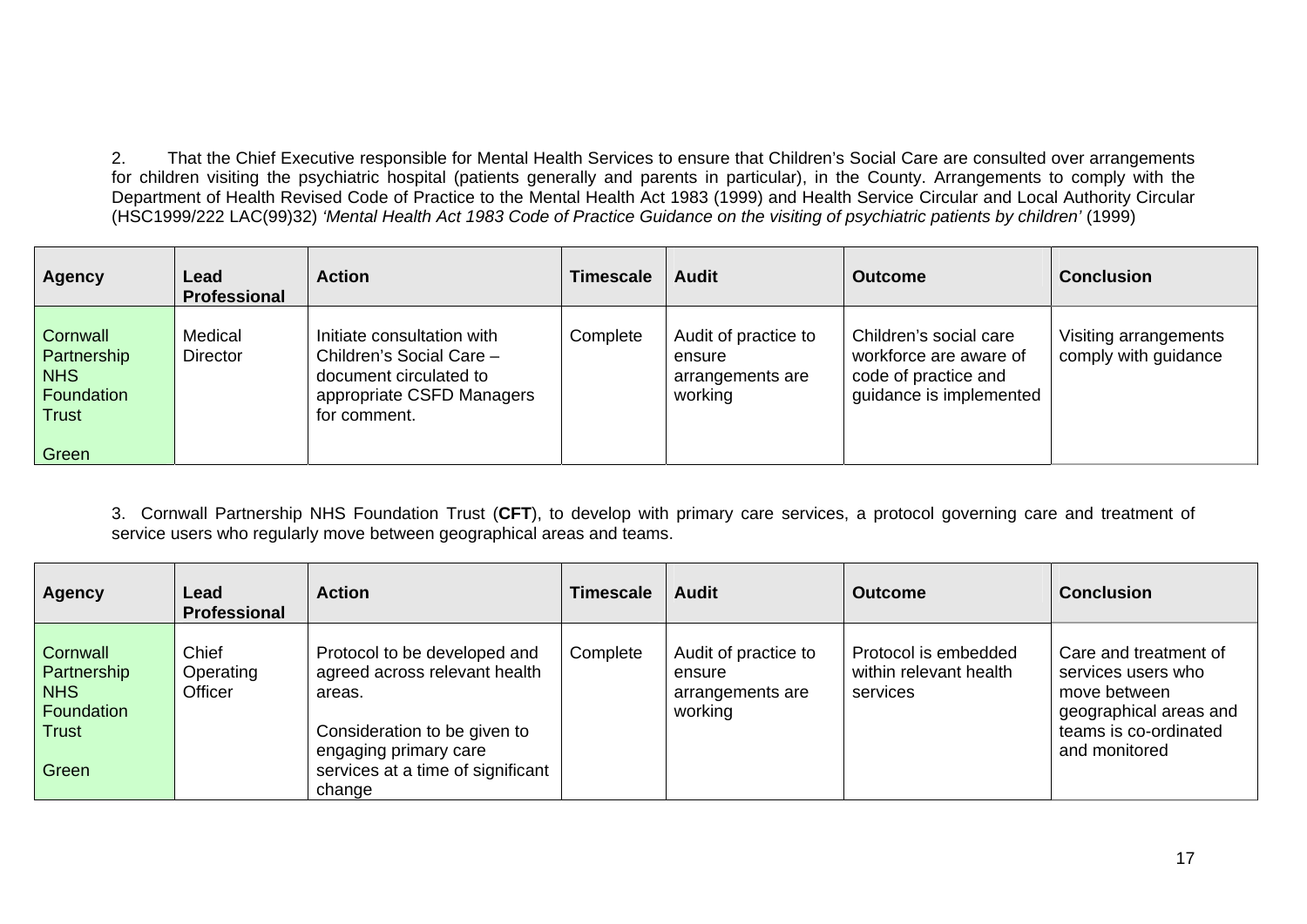4. CFT continues implementing recommendations of SCIE Report " *Think child, think parent, think family: a guide to parental mental health and child welfare"* (July 2009) (links to multi-agency recommendation 1& 4)

| <b>Agency</b>                                                | Lead<br><b>Professional</b>                                   | <b>Action</b>                                                                                          | <b>Timescale</b> | <b>Audit</b>                                                                 | <b>Outcome</b>                                                                                  | <b>Conclusion</b>                                             |
|--------------------------------------------------------------|---------------------------------------------------------------|--------------------------------------------------------------------------------------------------------|------------------|------------------------------------------------------------------------------|-------------------------------------------------------------------------------------------------|---------------------------------------------------------------|
| Cornwall<br>Partnership<br><b>NHS</b><br>Foundation<br>Trust | Chair of CFT<br>Operational<br>Safeguarding<br>Children Group | Review current safeguarding<br>children training provided<br>through the Trust                         | Complete         | Incorporated into<br>training<br>Supervision process<br>Managerial oversight | Recommendations from<br>SCIE report are<br>embedded in all<br>safeguarding children<br>training | Learning from serious<br>case review embedded<br>in practice. |
| Green                                                        |                                                               | <b>CFT Safeguarding Children</b><br>Group consider SCIE<br>recommendations and agree<br>an Action Plan | March<br>2011    | Progress audited                                                             | Action Plan implemented                                                                         |                                                               |

## **HOUSING – Single Agency Recommendations**

Recommendation: To make other agencies aware of the duties and responsibilities Cornwall Council Housing has to applicants in housing need.

| <b>Agency</b>    | Lead<br><b>Professional</b>   | <b>Action</b>                                                                                                                                                                                                              | Timescale | <b>Audit</b>            | <b>Outcome</b>                                                                               | <b>Conclusion</b>                                                                                |
|------------------|-------------------------------|----------------------------------------------------------------------------------------------------------------------------------------------------------------------------------------------------------------------------|-----------|-------------------------|----------------------------------------------------------------------------------------------|--------------------------------------------------------------------------------------------------|
| Housing<br>Green | Housing<br>Options<br>Manager | Through Area Team meetings<br>and other multi-agency<br>meetings, share information<br>about the roles and duties of<br>Housing and other agencies to<br>enable front line staff to<br>understand each others<br>services. | Complete  | Managerial<br>oversight | Partner agencies are aware of the<br><b>Councils Housing responsibilities</b><br>and duties. | Increased<br>awareness<br>across agencies<br>regarding role<br>of Cornwall<br>Council<br>Housing |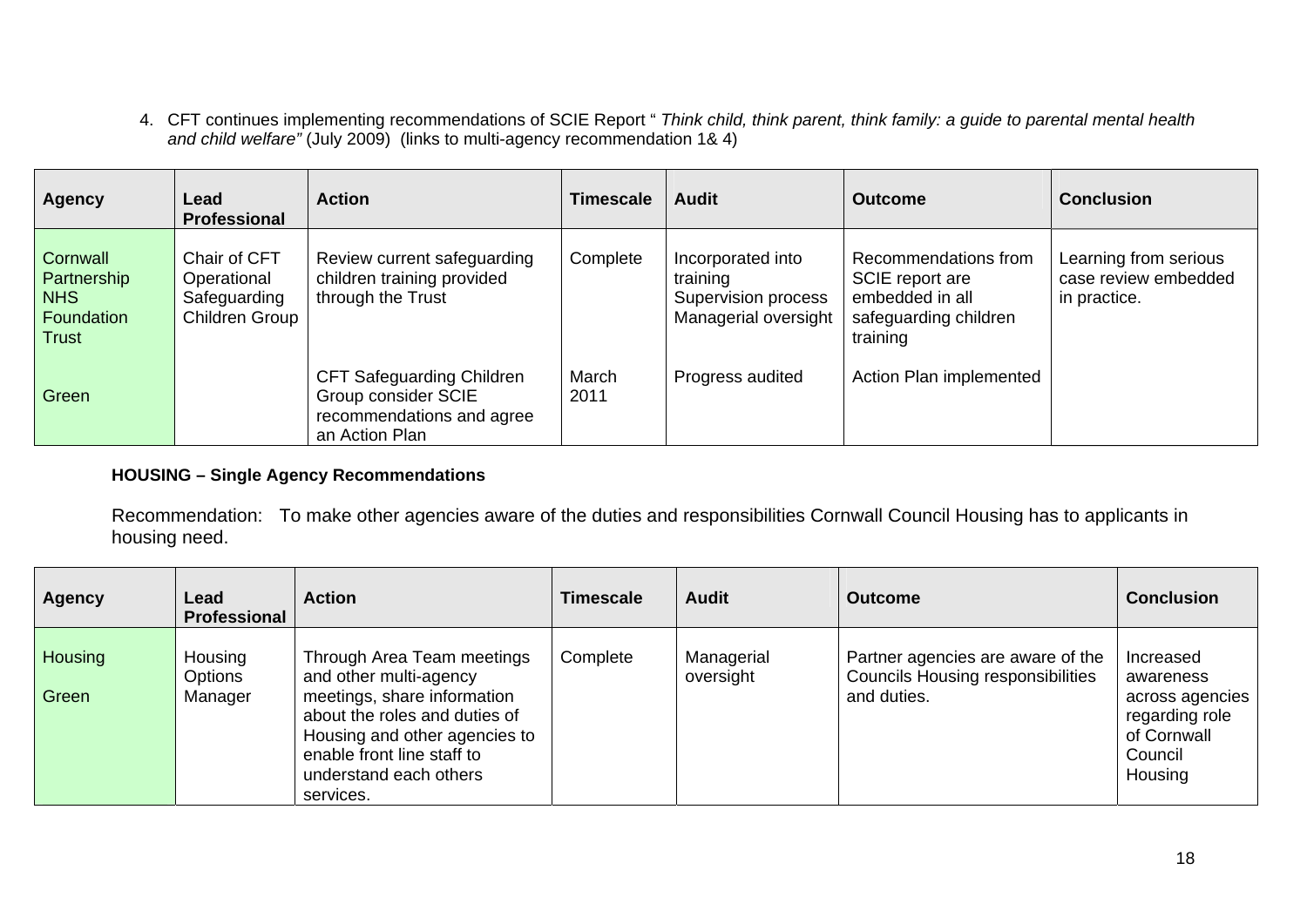| <b>Housing</b><br>Green | Housing<br><b>Needs</b><br>Manager     | Before and since its<br>introduction the Homechoice<br>service has been advertised in<br>One Stop Shops and Libraries.<br>Training of One Stop Shop staff<br>has covered all aspects of<br>Homechoice, specifically<br>reference identifying vulnerable<br>applicants. Information is<br>shared with Heads of ACS and<br>CSC via emails and a weekly<br>Newsletter; regular liaison<br>meeting and held with Learning<br>Disability teams and Women's<br>Refuges; Homeless Centres;<br>fortnightly welfare panels in<br>each major town with ACS,<br>Occupational Therapy and<br>Mental Health; and regular<br>liaison meetings with<br>housing/landlord partners. | Complete | Managerial<br>oversight | Partner agencies are aware of the<br><b>Councils Housing responsibilities</b><br>and duties in relation to<br>Homechoice. | Increased<br>awareness<br>across agencies<br>regarding the<br>Homechoice<br>scheme |
|-------------------------|----------------------------------------|--------------------------------------------------------------------------------------------------------------------------------------------------------------------------------------------------------------------------------------------------------------------------------------------------------------------------------------------------------------------------------------------------------------------------------------------------------------------------------------------------------------------------------------------------------------------------------------------------------------------------------------------------------------------|----------|-------------------------|---------------------------------------------------------------------------------------------------------------------------|------------------------------------------------------------------------------------|
| <b>Housing</b>          | Housing<br><b>Needs</b><br>Manager and | Ensure the triage protocols are<br>understood and implemented<br>across Area Housing Offices.                                                                                                                                                                                                                                                                                                                                                                                                                                                                                                                                                                      | Complete | Managerial<br>oversight | Housing Service aligned across<br>Cornwall.                                                                               | Triage protocol<br>embedded                                                        |
| Green                   | Housing<br>Options<br>Manager          |                                                                                                                                                                                                                                                                                                                                                                                                                                                                                                                                                                                                                                                                    |          |                         |                                                                                                                           |                                                                                    |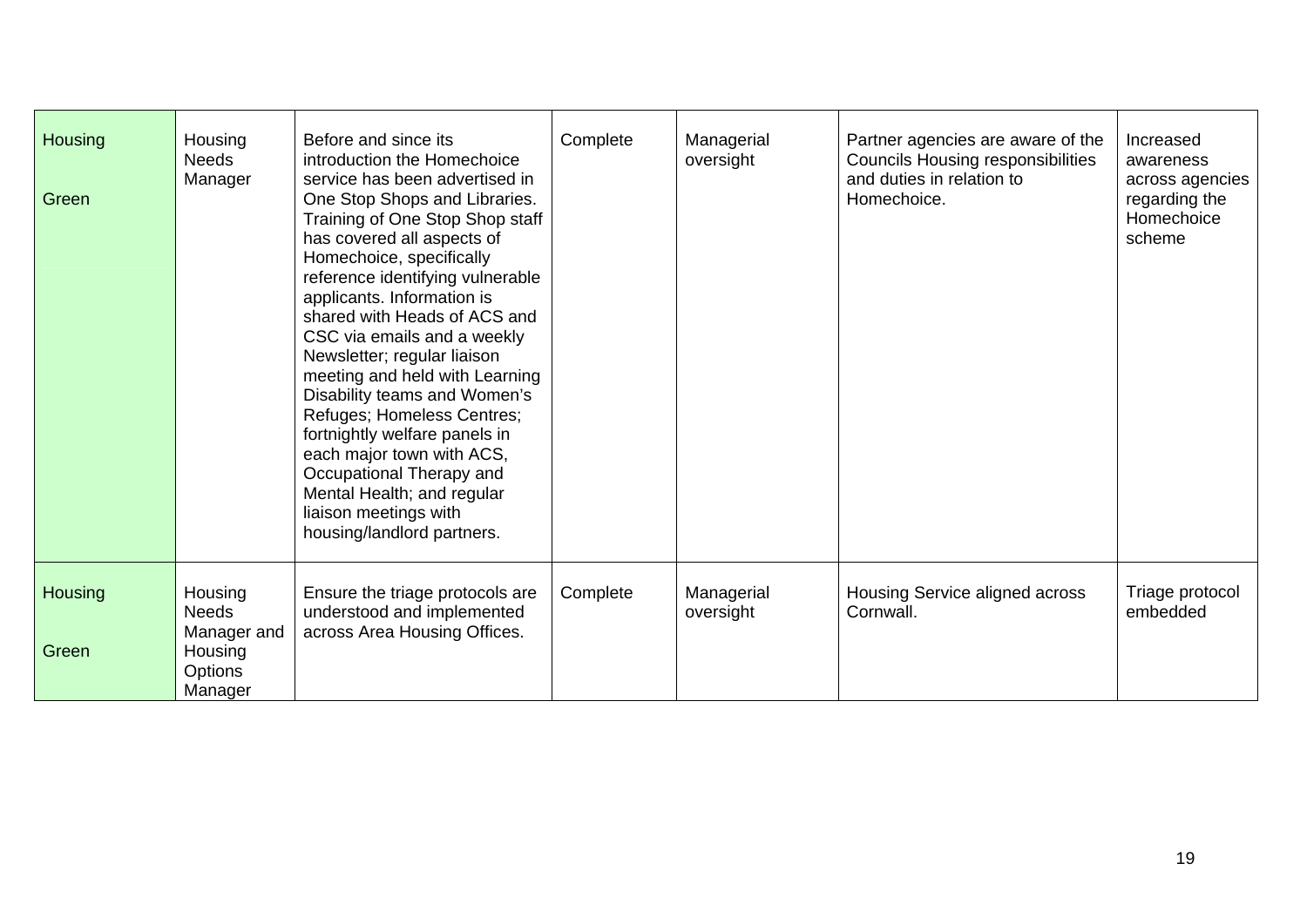## **POLICE - Single Agency Action Grid of recommendations**

#### **Recommendation 1:**

Public Protection training relating to risk management of all safeguarding areas (Child Abuse, Vulnerable Adults, MAPPA, Domestic Abuse and Missing Persons) to be delivered to all appropriate members of staff (frontline officers and police staff) within the Devon and Cornwall Constabulary.

| <b>Agency</b>                      | Lead<br><b>Professional</b>    | <b>Action</b>                                                                              | <b>Timescale</b> | <b>Audit</b>                                     | <b>Outcome</b>                                                                                  | <b>Conclusion</b>                                                              |
|------------------------------------|--------------------------------|--------------------------------------------------------------------------------------------|------------------|--------------------------------------------------|-------------------------------------------------------------------------------------------------|--------------------------------------------------------------------------------|
| Devon<br>and<br>Cornwall<br>Police | D/Supt<br>Public<br>Protection | Research undertaken.<br>Training plan/Strategy<br>completed.<br>Training plan implemented. | Complete         | Take up of training<br>Post course<br>evaluation | Improved awareness re:<br>safeguarding issues.<br>Improved safeguarding for<br>adults/children. | Training<br>commenced in<br><b>April 2010</b><br>throughout the<br>Force area. |
| Green                              |                                | Training review to be<br>conducted.                                                        |                  |                                                  | Improved opportunities for early<br>intervention.<br>Improved Community Confidence.             |                                                                                |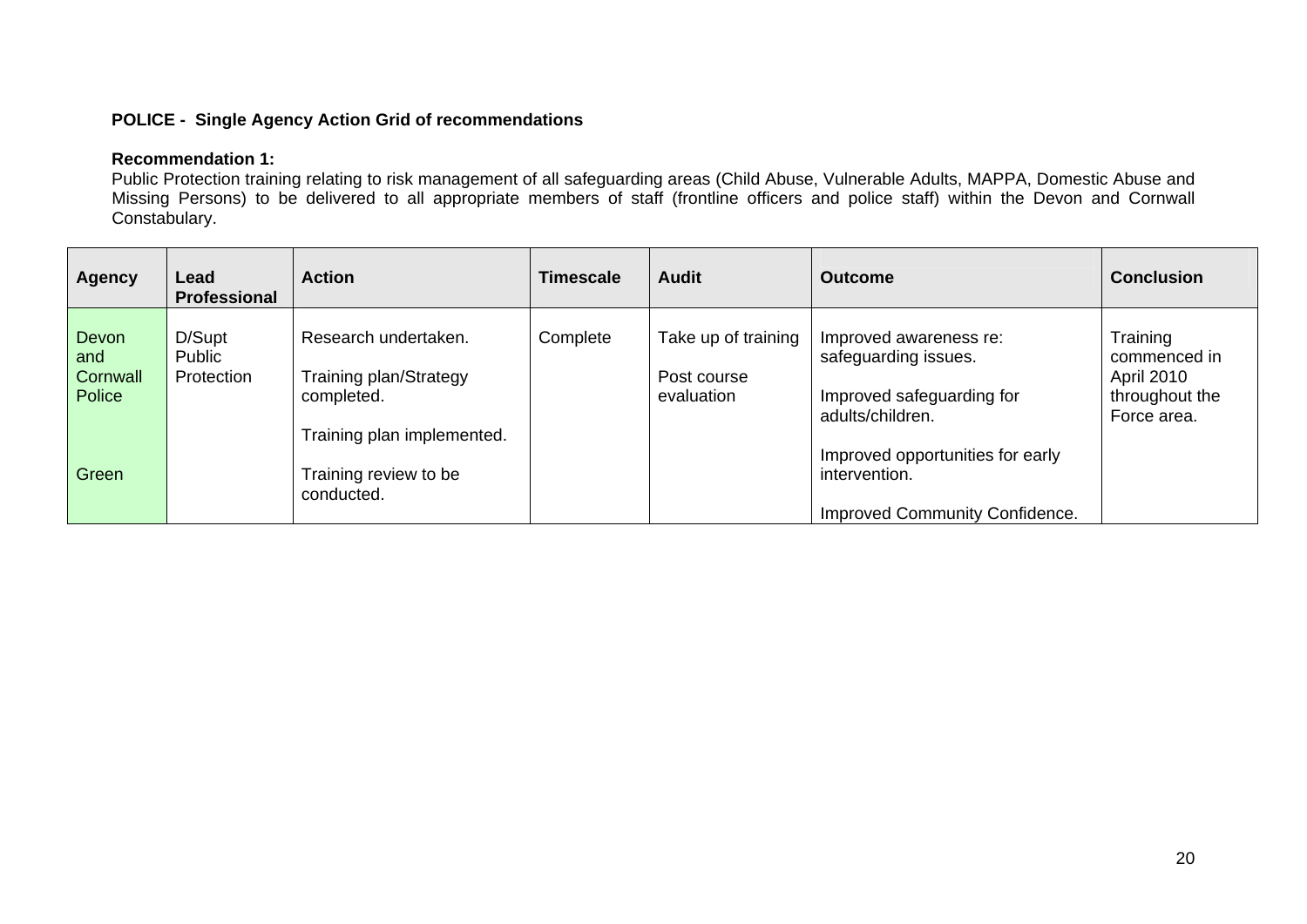## **Recommendation 2:**

 The Force should consider the Police resources required to implement the principles of Multi- Agency Safeguarding Hubs (MASH) in respect of adult safeguarding following the evaluation of the pilot of the process in Devon.

| <b>Agency</b>                            | Lead<br><b>Professional</b>    | <b>Action</b>                                                                                                                                                           | Timescale | <b>Audit</b>                                                                                                                    | <b>Outcome</b>                                                                                                                                                                                                                                   | <b>Conclusion</b>                                                                           |
|------------------------------------------|--------------------------------|-------------------------------------------------------------------------------------------------------------------------------------------------------------------------|-----------|---------------------------------------------------------------------------------------------------------------------------------|--------------------------------------------------------------------------------------------------------------------------------------------------------------------------------------------------------------------------------------------------|---------------------------------------------------------------------------------------------|
| Devon and<br>Cornwall<br>Police<br>Green | D/Supt<br>Public<br>Protection | Review:<br>$\bullet$ Current<br>arrangements/practices.<br>$\bullet$ IT<br>compatibility/opportunities.<br>• legal position.<br>• Pilot model.<br><b>Evaluate Pilot</b> | Complete  | Legal position re<br>information<br>sharing.<br>Staffing and<br>compatibility of<br>agency working<br>practices/procedur<br>es. | Provides improved opportunities<br>for multi agency information<br>sharing and increased<br>opportunities for early intervention.<br>Potential to improve safeguarding<br>procedures and provide an holistic<br>overview of individuals/families | Cornwall & IOS<br><b>BCU</b> undertaking<br>scoping exercise<br>re multi agency<br>working. |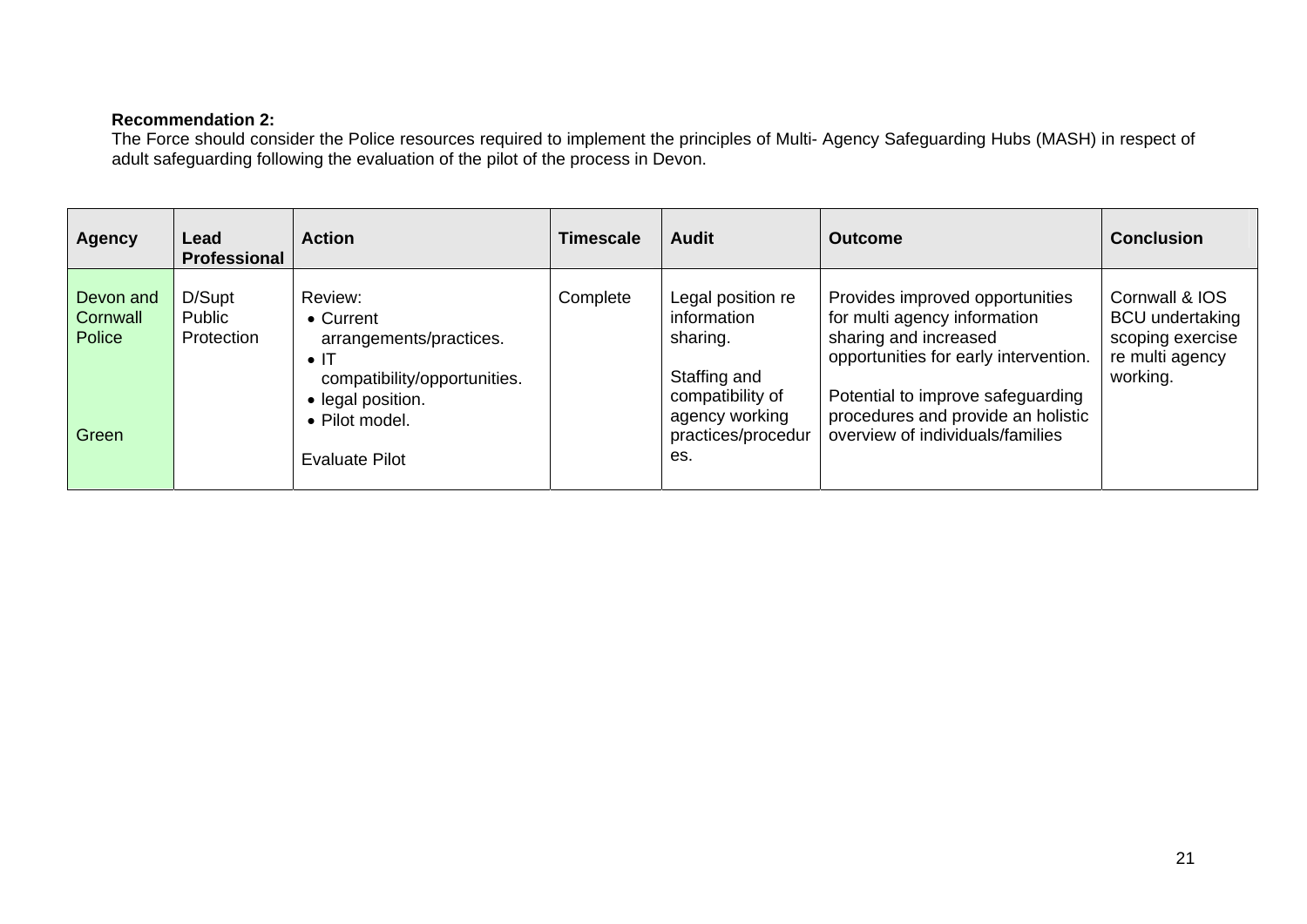## **Recommendation 3:**

The Force should review the current child referral form (121a) to include the details of vulnerable adults.

| <b>Agency</b>                            | Lead<br>Professional           | <b>Action</b>                                                                                                                                                              | Timescale | <b>Audit</b>                           | <b>Outcome</b>                                                                                                                                                        | <b>Conclusion</b>                                                                                              |
|------------------------------------------|--------------------------------|----------------------------------------------------------------------------------------------------------------------------------------------------------------------------|-----------|----------------------------------------|-----------------------------------------------------------------------------------------------------------------------------------------------------------------------|----------------------------------------------------------------------------------------------------------------|
| Devon and<br>Cornwall<br>Police<br>Green | D/Supt<br>Public<br>Protection | Review existing Form/working<br>practices.<br>Review capacity of existing<br>resources- Police/Multi agency.<br>Implement working<br>practices/multi agency<br>procedures. | Complete  | Capacity of staff<br>to process forms. | Improved safeguarding for adults.<br>Improved recording practices.<br>Early identification of others at risk<br>within the family.<br>Comprehensive referral process. | Review of 12a<br>commenced.<br>Further work<br>being conducted<br>to look at<br>feasibility of the<br>process. |

## **Recommendation 4:**

 All officers to be reminded by Forcewide circulation/briefings of the importance of submitting intelligence on a person that suffers from mental illness or capacity issues. Intelligence submission to include contact details of SPOC within mental health (where appropriate).

| <b>Agency</b>                      | Lead<br><b>Professional</b>    | <b>Action</b>                                            | Timescale | <b>Audit</b>                   | <b>Outcome</b>                                                                       | <b>Conclusion</b>                                    |
|------------------------------------|--------------------------------|----------------------------------------------------------|-----------|--------------------------------|--------------------------------------------------------------------------------------|------------------------------------------------------|
| Devon<br>and<br>Cornwall<br>Police | D/Supt<br>Public<br>Protection | Circulate Forcewide email.<br>Circulate briefing sheets. | Complete  | Staff performance<br>processes | Accurate recording of information.<br>Increased awareness amongst<br>officers/staff. | Information<br>provided to<br><b>Police Officers</b> |
| Green                              |                                |                                                          |           |                                | Improved availability of information<br>to operational staff.                        |                                                      |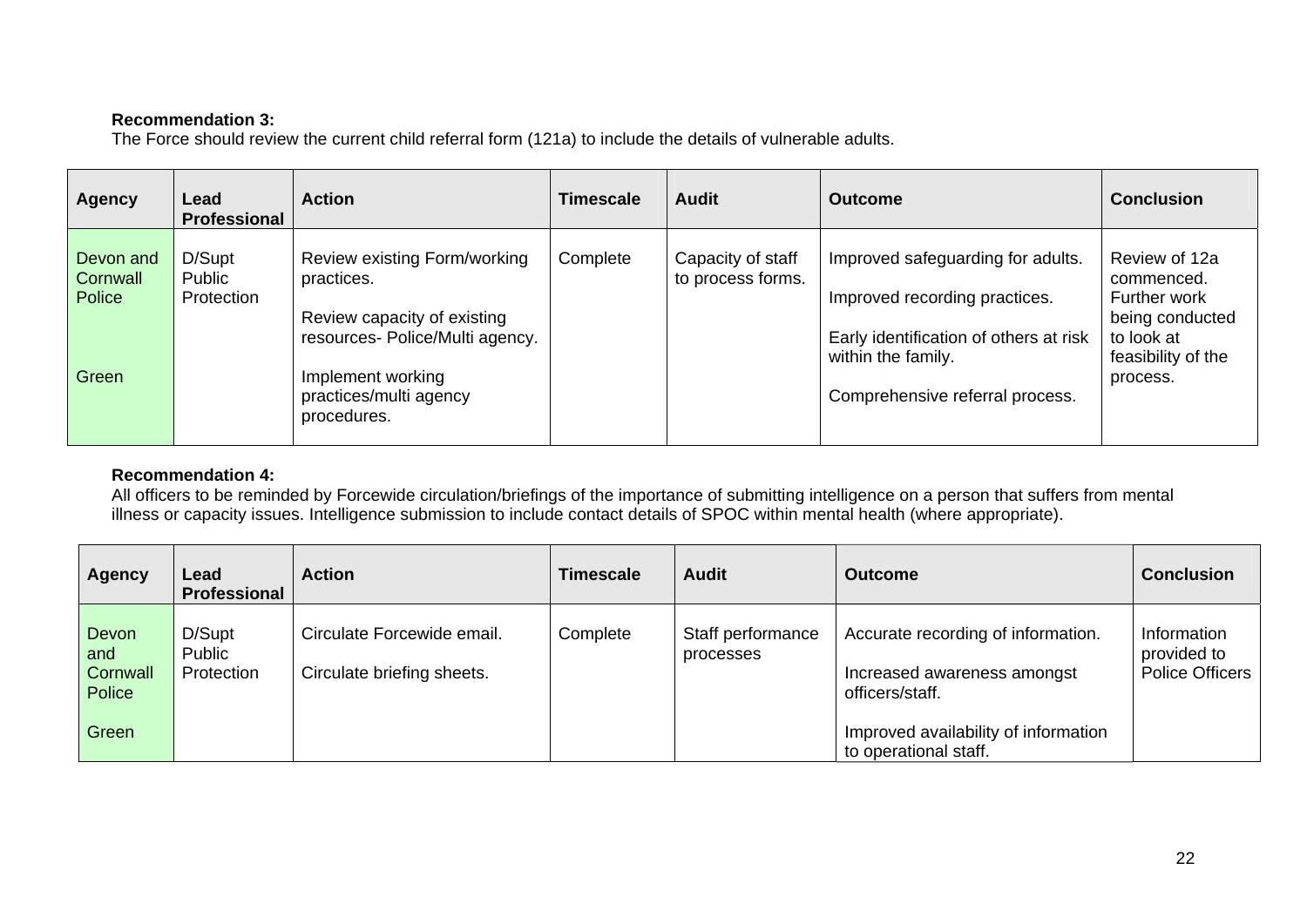## **Recommendation 5:**

Mental Health Training to be delivered to all frontline staff within the Force area (to include the use of Barnardos risk assessment where children and young persons are identified as being affected).

| <b>Agency</b>                               | Lead<br><b>Professional</b> | <b>Action</b>                                                                                     | <b>Timescale</b> | <b>Audit</b>                                     | <b>Outcome</b>                                                                                                                     | <b>Progress</b>                                                                     |
|---------------------------------------------|-----------------------------|---------------------------------------------------------------------------------------------------|------------------|--------------------------------------------------|------------------------------------------------------------------------------------------------------------------------------------|-------------------------------------------------------------------------------------|
| Devon and<br>Cornwall<br>Police<br>Complete | Supt TP                     | Research undertaken.<br><b>Training plan/Strategy</b><br>completed.<br>Training plan implemented. | Complete         | Take up of training<br>Post course<br>evaluation | Improved awareness re<br>safeguarding issues.<br>Improved safeguarding for<br>adults/children.<br>Improved opportunities for early | Training plan<br>being<br>completed.<br>Awaiting<br>further<br>national<br>guidance |
|                                             |                             | Training review to be<br>conducted.                                                               |                  |                                                  | intervention.<br><b>Improved Community Confidence.</b>                                                                             |                                                                                     |

## **Recommendation 6:**

To review CIS (Crime Information System) training to ensure it includes an input on the use of the 'G' Screen.

| <b>Agency</b>                               | Lead<br><b>Professional</b>    | <b>Action</b>                           | <b>Timescale</b> | <b>Audit</b> | <b>Outcome</b>                                                                      | <b>Conclusion</b>   |
|---------------------------------------------|--------------------------------|-----------------------------------------|------------------|--------------|-------------------------------------------------------------------------------------|---------------------|
| Devon and<br>Cornwall<br>Police<br>Complete | D/Supt<br>Public<br>Protection | Undertake Review.<br>Implement changes. | Complete         | None         | Improved awareness of facility<br>amongst staff.<br>Improved information recording. | Work in<br>progress |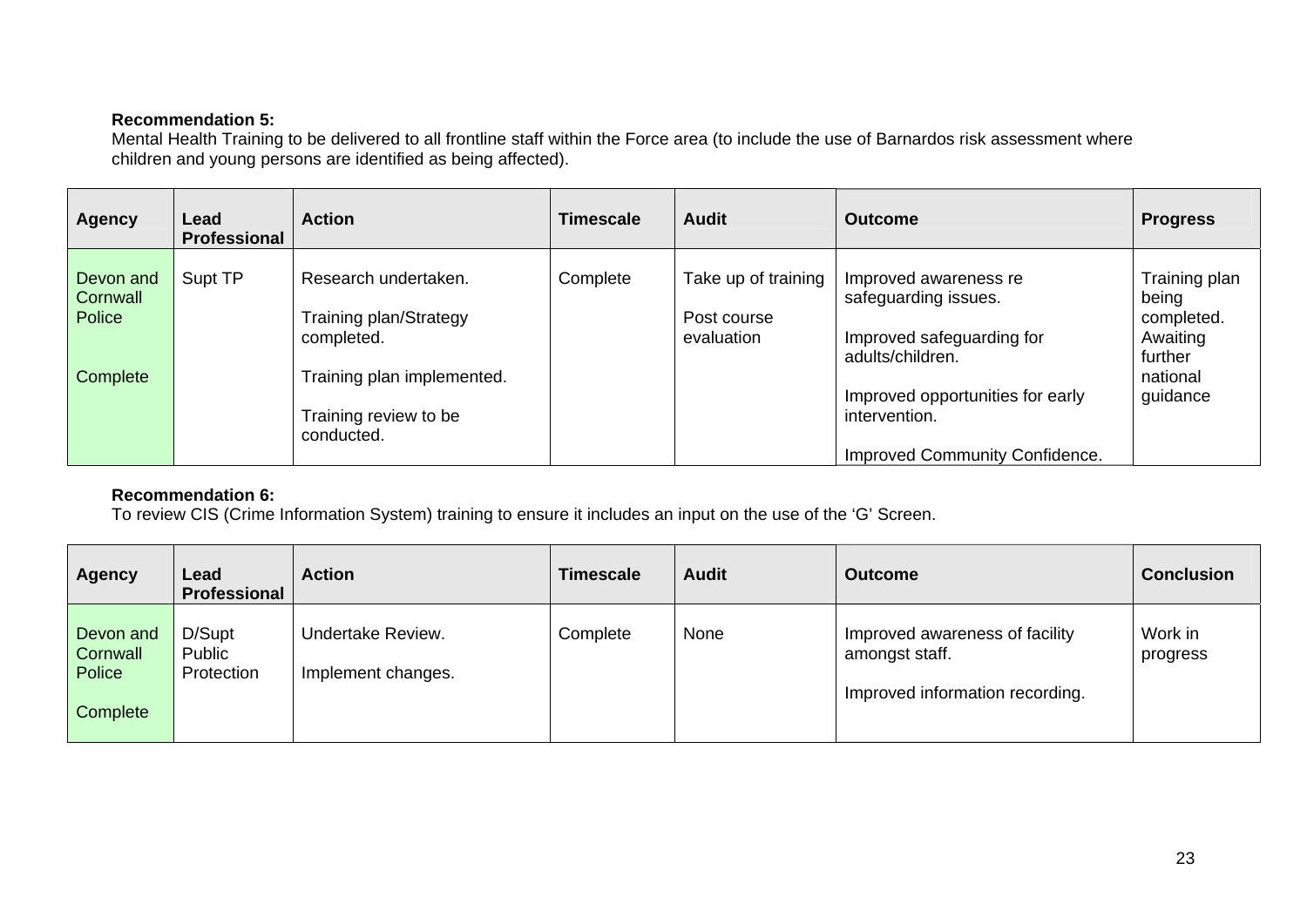#### **Recommendation 7:**

Publicise through the Force intranet and briefing sheets the existence of the 'G' Screen to all staff.

| <b>Agency</b>                          | Lead<br>Professional           | <b>Action</b>                                            | Timescale | <b>Audit</b>    | <b>Outcome</b>                                                                       | <b>Conclusion</b>                  |
|----------------------------------------|--------------------------------|----------------------------------------------------------|-----------|-----------------|--------------------------------------------------------------------------------------|------------------------------------|
| Devon and<br><b>Cornwall</b><br>Police | D/Supt<br>Public<br>Protection | Circulate Forcewide email.<br>Circulate briefing sheets. | Complete  | Staff awareness | Accurate recording of information.<br>Increased awareness amongst<br>officers/staff. | Publicity<br>campaign<br>completed |
| Green                                  |                                |                                                          |           |                 | Improved availability of information<br>to operational staff.                        |                                    |